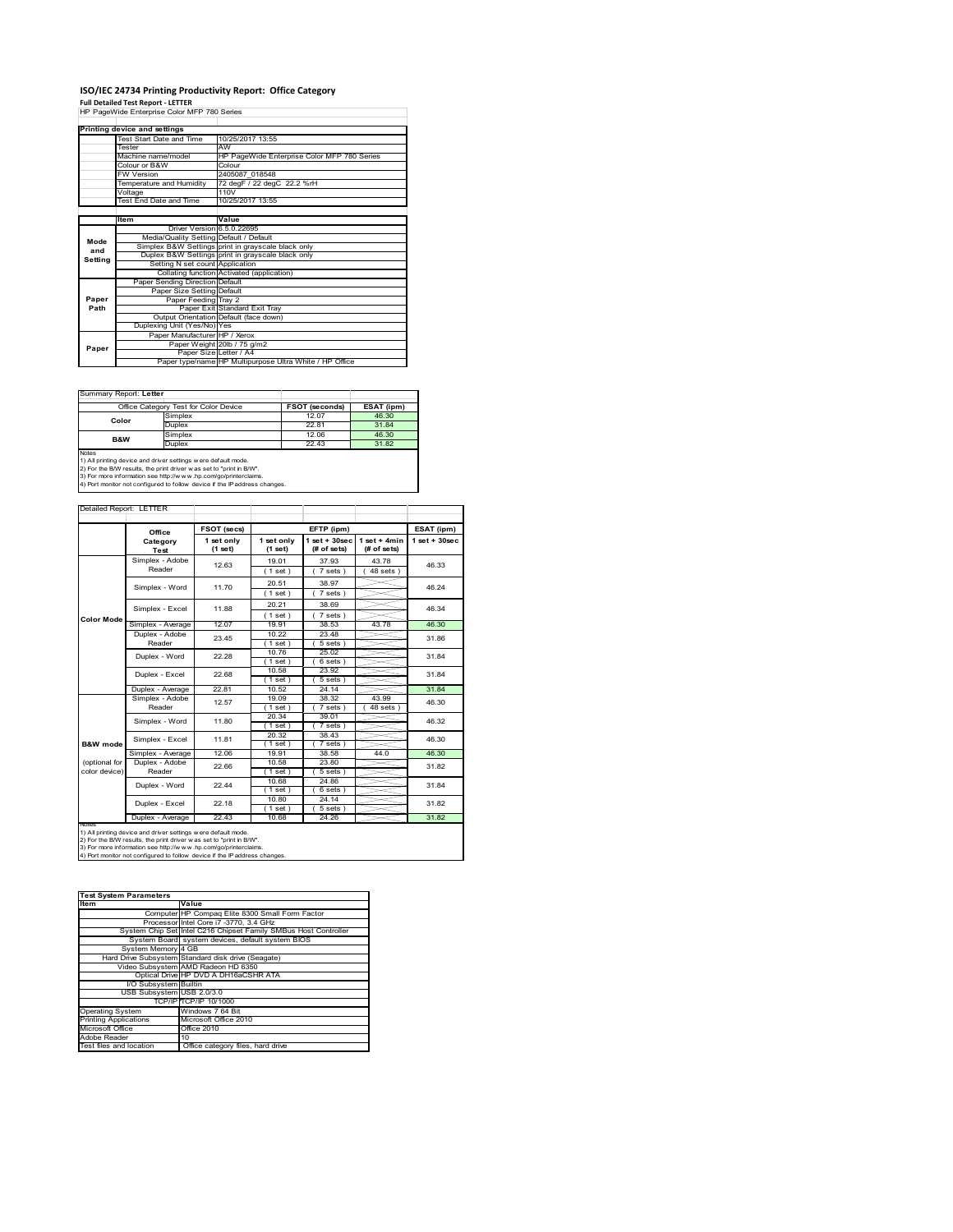# **ISO/IEC 24734 Printing Productivity Report: Office Category Full Detailed Test Report ‐ A4** HP PageWide Enterprise Color MFP 780 Series

|         | Printing device and settings            |                                                         |  |  |
|---------|-----------------------------------------|---------------------------------------------------------|--|--|
|         | Test Start Date and Time                | 10/25/2017 13:55                                        |  |  |
|         | Tester                                  | AW                                                      |  |  |
|         | Machine name/model                      | HP PageWide Enterprise Color MFP 780 Series             |  |  |
|         | Colour or B&W                           | Colour                                                  |  |  |
|         | <b>FW Version</b>                       | 2405087 018548                                          |  |  |
|         | Temperature and Humidity                | 72 degF / 22 degC 22.2 %rH                              |  |  |
|         | Voltage                                 | 110V                                                    |  |  |
|         | <b>Test End Date and Time</b>           | 10/25/2017 13:55                                        |  |  |
|         |                                         |                                                         |  |  |
|         | Item                                    | Value                                                   |  |  |
|         | Driver Version 6.5.0.22695              |                                                         |  |  |
| Mode    | Media/Quality Setting Default / Default |                                                         |  |  |
| and     |                                         | Simplex B&W Settings print in grayscale black only      |  |  |
| Setting |                                         | Duplex B&W Settings print in grayscale black only       |  |  |
|         | Setting N set count Application         |                                                         |  |  |
|         |                                         | Collating function Activated (application)              |  |  |
|         | Paper Sending Direction Default         |                                                         |  |  |
|         | Paper Size Setting Default              |                                                         |  |  |
| Paper   | Paper Feeding Tray 2                    |                                                         |  |  |
| Path    |                                         | Paper Exit Standard Exit Tray                           |  |  |
|         |                                         | Output Orientation Default (face down)                  |  |  |
|         | Duplexing Unit (Yes/No) Yes             |                                                         |  |  |
|         | Paper Manufacturer HP / Xerox           |                                                         |  |  |
| Paper   |                                         | Paper Weight 20lb / 75 g/m2                             |  |  |
|         | Paper Size Letter / A4                  |                                                         |  |  |
|         |                                         | Paper type/name HP Multipurpose Ultra White / HP Office |  |  |

 $\overline{\phantom{0}}$ 

Summary Report: **A4**

|                | Office Category Test for Color Device | <b>FSOT (seconds)</b> | ESAT (ipm) |
|----------------|---------------------------------------|-----------------------|------------|
| Colour         | Simplex                               | 12.24                 | 46.34      |
|                | Duplex                                | 22.65                 | 31.83      |
| <b>B&amp;W</b> | Simplex                               | 12.13                 | 46.34      |
|                | Duplex                                | 22.27                 | 31.84      |
| Notes          |                                       |                       |            |

Notes<br>1) All printing device and driver settings were default mode.<br>2) For the B/W results, the print driver was set to "print in B/W".<br>3) For more information see http://www.vhp.com/go/printerclaims.<br>4) Por more informati

| Detailed Report: A4 |  |
|---------------------|--|

|               | Office            | FSOT (secs)<br>EFTP (ipm) |                         |                                   | ESAT (ipm)                    |                   |
|---------------|-------------------|---------------------------|-------------------------|-----------------------------------|-------------------------------|-------------------|
|               | Category<br>Test  | 1 set only<br>(1 set)     | 1 set only<br>$(1$ set) | $1$ set + $30$ sec<br>(# of sets) | $1$ set + 4min<br>(# of sets) | $1$ set $+30$ sec |
|               | Simplex - Adobe   | 12.65                     | 18.97                   | 37.47                             | 43.91                         | 46.37             |
|               | Reader            |                           | (1 set)                 | 7 sets)                           | $48$ sets $)$                 |                   |
|               | Simplex - Word    | 11.84                     | 20.26                   | 38.92                             |                               | 46.32             |
|               |                   |                           | (1 set)                 | 7 sets)                           |                               |                   |
| Colour        | Simplex - Excel   | 12.22                     | 19.64                   | 38.91                             |                               | 46.33             |
| Mode          |                   |                           | (1 set)                 | $7 sets$ )                        |                               |                   |
|               | Simplex - Average | 12.24                     | 19.62                   | 38.43                             | 43.91                         | 46.34             |
|               | Duplex - Adobe    | 23.32                     | 10.28                   | 23.42                             |                               | 31.82             |
|               | Reader            |                           | $1$ set)                | $5 sets$ )                        |                               |                   |
|               | Duplex - Word     | 22.26                     | 10.76                   | 24.10                             |                               | 31.84             |
|               |                   |                           | (1 set)                 | $5 sets$ )                        |                               |                   |
|               | Duplex - Excel    | 22.36                     | 10.72                   | 23.98                             |                               | 31.84             |
|               | Duplex - Average  | 22.7                      | $1$ set<br>10.58        | $5 sets$ )<br>23.83               |                               | 31.83             |
|               | Simplex - Adobe   |                           | 19.37                   | 38.28                             | 44.77                         |                   |
|               | Reader            | 12.39                     | $1$ set $)$             | 7 sets                            | $48$ sets                     | 46.37             |
|               | Simplex - Word    | 12.10                     | 19.84                   | 38.69                             |                               | 46.35             |
|               |                   |                           | (1 set)                 | 7 sets)                           |                               |                   |
|               | Simplex - Excel   | 11.88                     | 20.20                   | 38.92                             |                               | 46.32             |
| B&W mode      |                   |                           | $1$ set)                | 7 sets)                           |                               |                   |
|               | Simplex - Average | 12.1                      | 19.80                   | 38.63                             | 44.8                          | 46.34             |
| (optional for | Duplex - Adobe    | 22.62                     | 10.60                   | 23.88                             |                               | 31.84             |
| color device) | Reader            |                           | $1$ set)                | $5 sets$ )                        |                               |                   |
|               | Duplex - Word     | 22.07                     | 10.86                   | 24.34                             |                               | 31.84             |
|               |                   |                           | $1$ set)                | $5 sets$ )                        |                               |                   |
|               | Duplex - Excel    | 22.12                     | 10.84                   | 24.12                             |                               | 31.84             |
|               |                   |                           | $1$ set)                | $5 sets$ )                        |                               |                   |
|               | Duplex - Average  | 22.3                      | 10.76                   | 24.11                             |                               | 31.84             |

| <b>Test System Parameters</b> |                                                                 |  |  |  |
|-------------------------------|-----------------------------------------------------------------|--|--|--|
| <b>Item</b>                   | Value                                                           |  |  |  |
|                               | Computer HP Compaq Elite 8300 Small Form Factor                 |  |  |  |
|                               | Processor Intel Core i7 -3770, 3.4 GHz                          |  |  |  |
|                               | System Chip Set Intel C216 Chipset Family SMBus Host Controller |  |  |  |
|                               | System Board system devices, default system BIOS                |  |  |  |
| System Memory 4 GB            |                                                                 |  |  |  |
|                               | Hard Drive Subsystem Standard disk drive (Seagate)              |  |  |  |
|                               | Video Subsystem AMD Radeon HD 6350                              |  |  |  |
|                               | Optical Drive HP DVD A DH16aCSHR ATA                            |  |  |  |
| I/O Subsystem Builtin         |                                                                 |  |  |  |
| USB Subsystem USB 2.0/3.0     |                                                                 |  |  |  |
|                               | TCP/IPITCP/IP 10/1000                                           |  |  |  |
| <b>Operating System</b>       | Windows 7 64 Bit                                                |  |  |  |
| <b>Printing Applications</b>  | Microsoft Office 2010                                           |  |  |  |
| Microsoft Office              | Office 2010                                                     |  |  |  |
| Adobe Reader                  | 10                                                              |  |  |  |
| Test files and location       | Office category files, hard drive                               |  |  |  |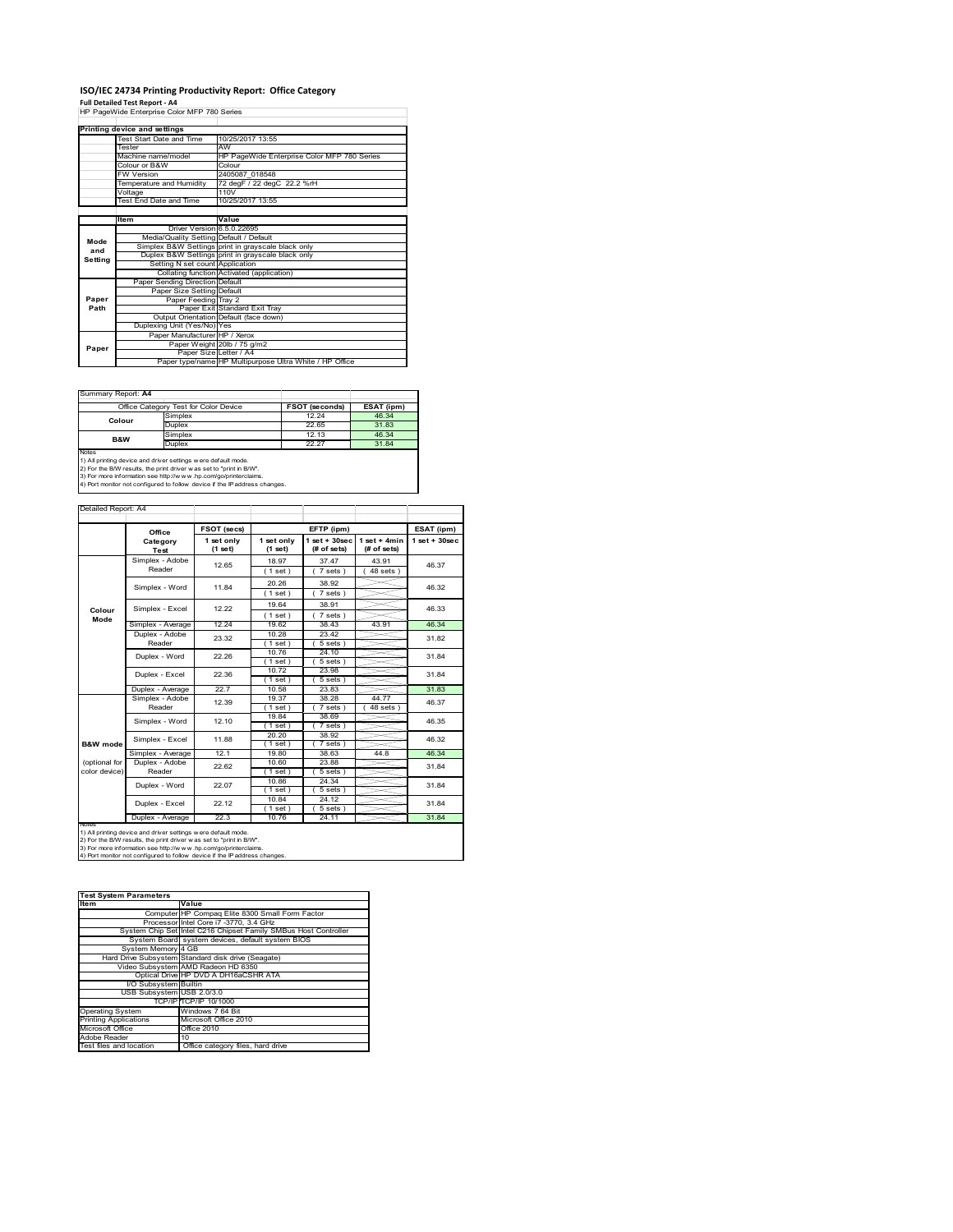## **ISO/IEC 24734 Printing Productivity Report: Office Category Full Detailed Test Report ‐ Tabloid** HP PageWide Enterprise Color MFP 780 Series

|         | Printing device and settings            |                                                         |  |  |
|---------|-----------------------------------------|---------------------------------------------------------|--|--|
|         | Test Start Date and Time                | 10/25/2017 13:55                                        |  |  |
|         | Tester                                  | AW                                                      |  |  |
|         | Machine name/model                      | HP PageWide Enterprise Color MFP 780 Series             |  |  |
|         | Colour or B&W                           | Colour                                                  |  |  |
|         | <b>FW Version</b>                       | 2405087 018548                                          |  |  |
|         | Temperature and Humidity                | 72 degF / 22 degC 22.2 %rH                              |  |  |
|         | Voltage                                 | 110V                                                    |  |  |
|         | Test End Date and Time                  | 10/25/2017 13:55                                        |  |  |
|         |                                         |                                                         |  |  |
|         | Item                                    | Value                                                   |  |  |
|         | Driver Version 6.5.0.22695              |                                                         |  |  |
| Mode    | Media/Quality Setting Default / Default |                                                         |  |  |
| and     |                                         | Simplex B&W Settings print in grayscale black only      |  |  |
| Setting |                                         | Duplex B&W Settings print in grayscale black only       |  |  |
|         | Setting N set count Application         |                                                         |  |  |
|         |                                         | Collating function Activated (application)              |  |  |
|         | Paper Sending Direction Default         |                                                         |  |  |
|         | Paper Size Setting Default              |                                                         |  |  |
| Paper   | Paper Feeding Tray 2                    |                                                         |  |  |
| Path    |                                         | Paper Exit Standard Exit Tray                           |  |  |
|         |                                         | Output Orientation Default (face down)                  |  |  |
|         | Duplexing Unit (Yes/No) Yes             |                                                         |  |  |
|         | Paper Manufacturer HP / Xerox           |                                                         |  |  |
| Paper   |                                         | Paper Weight 20lb / 75 g/m2                             |  |  |
|         | Paper Size Letter / A4                  |                                                         |  |  |
|         |                                         | Paper type/name HP Multipurpose Ultra White / HP Office |  |  |

 $\overline{\phantom{0}}$ 

Summary Report: Tabloid

| , Ouriniervi Robont, Teipioid |                                       |                       |            |
|-------------------------------|---------------------------------------|-----------------------|------------|
|                               | Office Category Test for Color Device | <b>FSOT (seconds)</b> | ESAT (ipm) |
| Color                         | Simplex                               | 12.07                 | 23.09      |
|                               | Duplex                                | 22.81                 | 11.98      |
| <b>B&amp;W</b>                | Simplex                               | 18.47                 | 23.09      |
|                               | Duplex                                | 28.37                 | 11.98      |
| Notes                         |                                       |                       |            |

Notes<br>1) All printing device and driver settings were default mode.<br>2) For the B/W results, the print driver was set to "print in B/W".<br>3) For more information see http://www.vhp.com/go/printerclaims.<br>4) Por more informati

| Detailed Report: Tabloid |                           |                       |                       |                                   |                               |                    |
|--------------------------|---------------------------|-----------------------|-----------------------|-----------------------------------|-------------------------------|--------------------|
|                          | Office                    | FSOT (secs)           |                       | EFTP (ipm)                        |                               | ESAT (ipm)         |
|                          | Category<br>Test          | 1 set only<br>(1 set) | 1 set only<br>(1 set) | $1$ set + $30$ sec<br>(# of sets) | $1$ set + 4min<br>(# of sets) | $1$ set + $30$ sec |
|                          | Simplex - Adobe<br>Reader | 19.50                 | 12.30                 | 18.78                             | 22.25                         | 23.09              |
|                          |                           |                       | (1 set)               | 4 sets                            | 25 sets                       |                    |
|                          | Simplex - Word            | 18.32                 | 13.11                 | 19.21                             |                               | 23.09              |
|                          |                           |                       | (1 set)               | $4 sets$ )                        |                               |                    |
|                          | Simplex - Excel           | 18.16                 | 13.21                 | 19.29                             |                               | 23.09              |
| <b>Color Mode</b>        |                           |                       | (1 set)               | 4 sets                            |                               |                    |
|                          | Simplex - Average         | 18.66                 | 12.87                 | 19.09                             | 22.25                         | 23.09              |
|                          | Duplex - Adobe            | 29.43                 | 8.14                  | 10.26                             |                               | 11.98              |
|                          | Reader                    |                       | $1$ set $)$           | 3 sets                            |                               |                    |
|                          | Duplex - Word             | 28.58                 | 8.38                  | 10.50                             |                               | 11.98              |
|                          |                           |                       | $1$ set)              | $3 sets$ )                        |                               |                    |
|                          | Duplex - Excel            | 28.07                 | 8.54<br>$1$ set       | 10.48<br>$3 sets$ )               |                               | 11.98              |
|                          | Duplex - Average          | 28.70                 | 8.35                  | 10.41                             |                               | 11.98              |
|                          | Simplex - Adobe           |                       | 12.34                 | 18.91                             | 22.28                         |                    |
|                          | Reader                    | 19.44                 | (1 set)               | $4 sets$ )                        | $25$ sets $)$                 | 23.09              |
|                          | Simplex - Word            | 17.80                 | 13.48                 | 19.49                             |                               | 23.09              |
|                          |                           |                       | (1 set)               | $4 sets$ )                        |                               |                    |
|                          | Simplex - Excel           | 18.16                 | 13.22                 | 19.39                             |                               | 23.09              |
| <b>B&amp;W</b> mode      |                           |                       | $1$ set)              | $4 sets$ )                        |                               |                    |
|                          | Simplex - Average         | 18.47                 | 13.01                 | 19.26                             | 22.28                         | 23.09              |
| (optional for            | Duplex - Adobe            | 28.87                 | 8.30                  | 10.34                             |                               | 11.98              |
| color device)            | Reader                    |                       | $1$ set)              | $3 sets$ )                        |                               |                    |
|                          | Duplex - Word             | 28.19                 | 8.50                  | 10.58                             |                               | 11.98              |
|                          |                           |                       | $1$ set               | 3 sets 1                          |                               |                    |
|                          | Duplex - Excel            | 28.03                 | 8.56                  | 10.58                             |                               | 11.98              |
|                          |                           |                       | (1 set)               | 3 sets)                           |                               |                    |
| <b>INOTES</b>            | Duplex - Average          | 28.37                 | 8.45                  | 10.50                             |                               | 11.98              |

notes<br>1) All printing device and driver settings were default mode.<br>2) For the B/W results, the print driver was set to "print in B/W".<br>3) For more information see http://www.vhp.com/go/printerclaims.<br>4) Por more informati

| <b>Test System Parameters</b> |                                                                 |
|-------------------------------|-----------------------------------------------------------------|
| Item                          | Value                                                           |
|                               | Computer HP Compaq Elite 8300 Small Form Factor                 |
|                               | Processor Intel Core i7 -3770, 3.4 GHz                          |
|                               | System Chip Set Intel C216 Chipset Family SMBus Host Controller |
|                               | System Board system devices, default system BIOS                |
| System Memory 4 GB            |                                                                 |
|                               | Hard Drive Subsystem Standard disk drive (Seagate)              |
|                               | Video Subsystem AMD Radeon HD 6350                              |
|                               | Optical Drive HP DVD A DH16aCSHR ATA                            |
| I/O Subsystem Builtin         |                                                                 |
| USB Subsystem USB 2.0/3.0     |                                                                 |
|                               | TCP/IPITCP/IP 10/1000                                           |
| <b>Operating System</b>       | Windows 7 64 Bit                                                |
| <b>Printing Applications</b>  | Microsoft Office 2010                                           |
| Microsoft Office              | Office 2010                                                     |
| Adobe Reader                  | 10                                                              |
| Test files and location       | Office category files, hard drive                               |
|                               |                                                                 |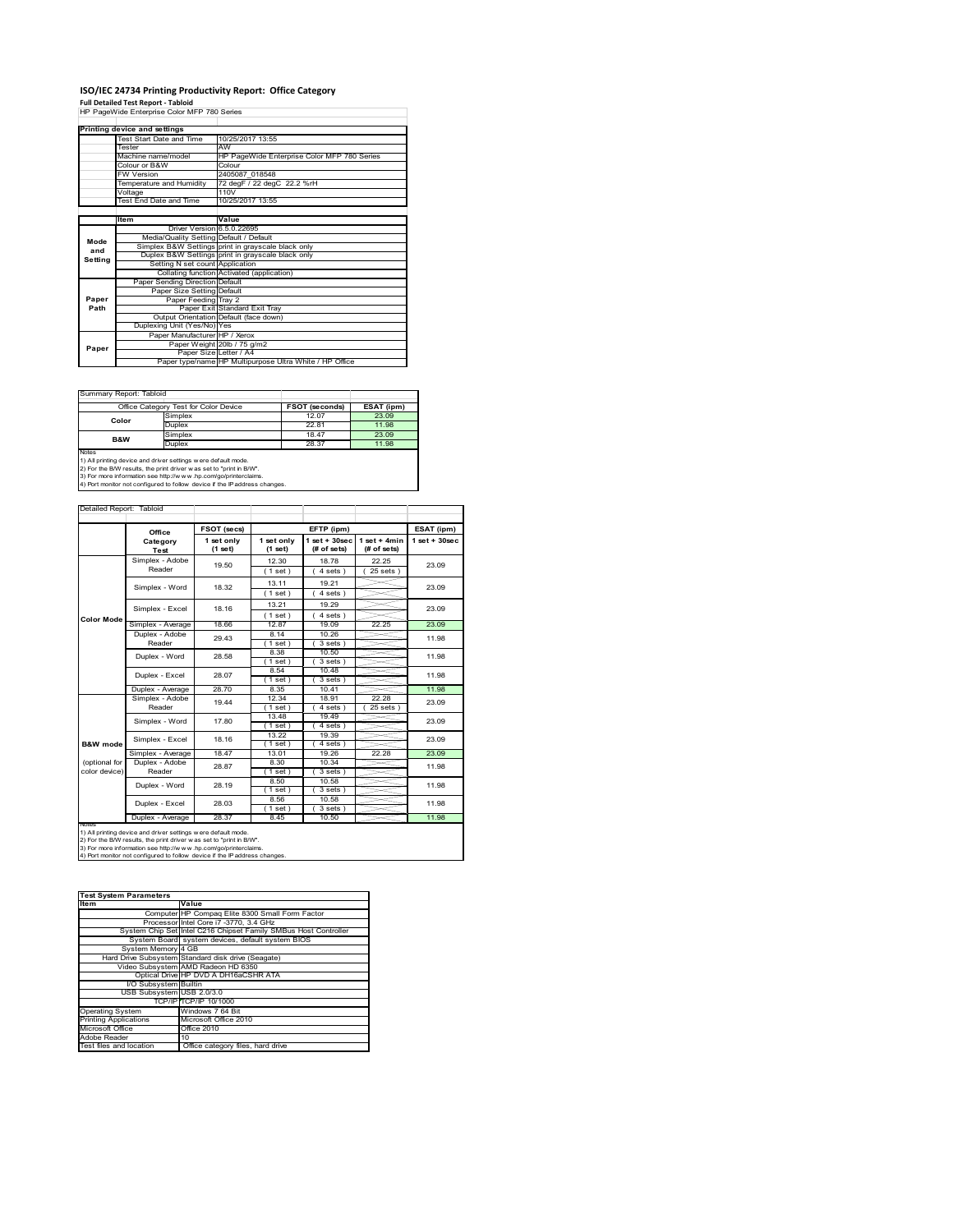# **ISO/IEC 24734 Printing Productivity Report: Office Category Full Detailed Test Report ‐ A3** HP PageWide Enterprise Color MFP 780 Series

|         | Printing device and settings            |                                                         |
|---------|-----------------------------------------|---------------------------------------------------------|
|         | Test Start Date and Time                | 10/25/2017 13:55                                        |
|         | Tester                                  | AW                                                      |
|         | Machine name/model                      | HP PageWide Enterprise Color MFP 780 Series             |
|         | Colour or B&W                           | Colour                                                  |
|         | <b>FW Version</b>                       | 2405087 018548                                          |
|         | Temperature and Humidity                | 72 degF / 22 degC 22.2 %rH                              |
|         | Voltage                                 | 110V                                                    |
|         | <b>Test End Date and Time</b>           | 10/25/2017 13:55                                        |
|         |                                         |                                                         |
|         | Item                                    | Value                                                   |
|         | Driver Version 6.5.0.22695              |                                                         |
| Mode    | Media/Quality Setting Default / Default |                                                         |
| and     |                                         | Simplex B&W Settings print in grayscale black only      |
| Setting |                                         | Duplex B&W Settings print in grayscale black only       |
|         | Setting N set count Application         |                                                         |
|         |                                         | Collating function Activated (application)              |
|         | Paper Sending Direction Default         |                                                         |
|         | Paper Size Setting Default              |                                                         |
| Paper   | Paper Feeding Tray 2                    |                                                         |
| Path    |                                         | Paper Exit Standard Exit Tray                           |
|         |                                         | Output Orientation Default (face down)                  |
|         | Duplexing Unit (Yes/No) Yes             |                                                         |
|         | Paper Manufacturer HP / Xerox           |                                                         |
| Paper   |                                         | Paper Weight 20lb / 75 g/m2                             |
|         | Paper Size Letter / A4                  |                                                         |
|         |                                         | Paper type/name HP Multipurpose Ultra White / HP Office |

 $\overline{\phantom{a}}$ 

| Summary Report: A3 |                                       |                       |            |
|--------------------|---------------------------------------|-----------------------|------------|
|                    | Office Category Test for Color Device | <b>FSOT (seconds)</b> | ESAT (ipm) |
| Color              | Simplex                               | 12.07                 | 23.09      |
|                    | <b>Duplex</b>                         | 22.81                 | 11.98      |
| <b>B&amp;W</b>     | Simplex                               | 18.55                 | 23.08      |
|                    | Duplex                                | 28.34                 | 11.98      |
| Notes              |                                       |                       |            |

Notes<br>1) All printing device and driver settings were default mode.<br>2) For the B/W results, the print driver was set to "print in B/W".<br>3) For more information see http://www.vhp.com/go/printerclaims.<br>4) Por more informati

| Detailed Report: A3            |                           |                       |                       |                                  |                               |                    |
|--------------------------------|---------------------------|-----------------------|-----------------------|----------------------------------|-------------------------------|--------------------|
|                                | Office                    | FSOT (secs)           |                       | EFTP (ipm)                       |                               | ESAT (ipm)         |
|                                | Category<br>Test          | 1 set only<br>(1 set) | 1 set only<br>(1 set) | $1$ set $+30$ sec<br>(# of sets) | $1$ set + 4min<br>(# of sets) | $1$ set + $30$ sec |
|                                | Simplex - Adobe<br>Reader | 19.96                 | 12.03<br>(1 set)      | 18.75<br>$4 sets$ )              | 21.85<br>$25$ sets $)$        | 23.09              |
|                                | Simplex - Word            | 18.30                 | 13.11<br>(1 set)      | 19.43<br>4 sets)                 |                               | 23.10              |
|                                | Simplex - Excel           | 18.38                 | 13.05<br>(1 set)      | 19.41<br>4 sets)                 |                               | 23.09              |
| <b>Color Mode</b>              | Simplex - Average         | 18.88                 | 12.73                 | 19.19                            | 21.85                         | 23.09              |
|                                | Duplex - Adobe<br>Reader  | 29.30                 | 8.18<br>(1 set)       | 10.30<br>$3 sets$ )              |                               | 11.98              |
|                                | Duplex - Word             | 28.25                 | 8.48<br>$1$ set $)$   | 1044<br>$3 sets$ )               |                               | 11.98              |
|                                | Duplex - Excel            | 28.09                 | 8.54<br>$1$ set)      | 10.40<br>$3 sets$ )              |                               | 11.98              |
|                                | Duplex - Average          | 28.55                 | 8.40                  | 10.38                            |                               | 11.98              |
|                                | Simplex - Adobe<br>Reader | 19.21                 | 12.49<br>(1 set)      | 18.84<br>$4 sets$ )              | 22.22<br>$25$ sets $)$        | 23.09              |
|                                | Simplex - Word            | 18.17                 | 13.20<br>(1 set)      | 19.55<br>4 sets)                 |                               | 23.08              |
| <b>R&amp;W</b> mode            | Simplex - Excel           | 18.25                 | 13.15<br>(1 set)      | 19.40<br>$4 sets$ )              |                               | 23.09              |
|                                | Simplex - Average         | 18.55                 | 12.94                 | 19.26                            | 22.22                         | 23.08              |
| (optional for<br>color device) | Duplex - Adobe<br>Reader  | 29.14                 | 8.24<br>$1$ set)      | 10.38<br>$3 sets$ )              |                               | 11.98              |
|                                | Duplex - Word             | 28.12                 | 8.52<br>(1 set)       | 10.56<br>3 sets                  |                               | 11.98              |
|                                | Duplex - Excel            | 27.75                 | 8.64<br>(1 set)       | 10.58<br>3 sets)                 |                               | 11.98              |
| <b>NOTAS</b>                   | Duplex - Average          | 28.34                 | 8.46                  | 10.50                            |                               | 11.98              |

notes<br>1) All printing device and driver settings were default mode.<br>2) For the B/W results, the print driver was set to "print in B/W".<br>3) For more information see http://www.vhp.com/go/printerclaims.<br>4) Por more informati

| <b>Test System Parameters</b> |                                                                 |
|-------------------------------|-----------------------------------------------------------------|
| Item                          | Value                                                           |
|                               | Computer HP Compaq Elite 8300 Small Form Factor                 |
|                               | Processor Intel Core i7 -3770, 3.4 GHz                          |
|                               | System Chip Set Intel C216 Chipset Family SMBus Host Controller |
|                               | System Board system devices, default system BIOS                |
| System Memory 4 GB            |                                                                 |
|                               | Hard Drive Subsystem Standard disk drive (Seagate)              |
|                               | Video Subsystem AMD Radeon HD 6350                              |
|                               | Optical Drive HP DVD A DH16aCSHR ATA                            |
| I/O Subsystem Builtin         |                                                                 |
| USB Subsystem USB 2.0/3.0     |                                                                 |
|                               | TCP/IPITCP/IP 10/1000                                           |
| <b>Operating System</b>       | Windows 7 64 Bit                                                |
| <b>Printing Applications</b>  | Microsoft Office 2010                                           |
| Microsoft Office              | Office 2010                                                     |
| Adobe Reader                  | 10                                                              |
| Test files and location       | Office category files, hard drive                               |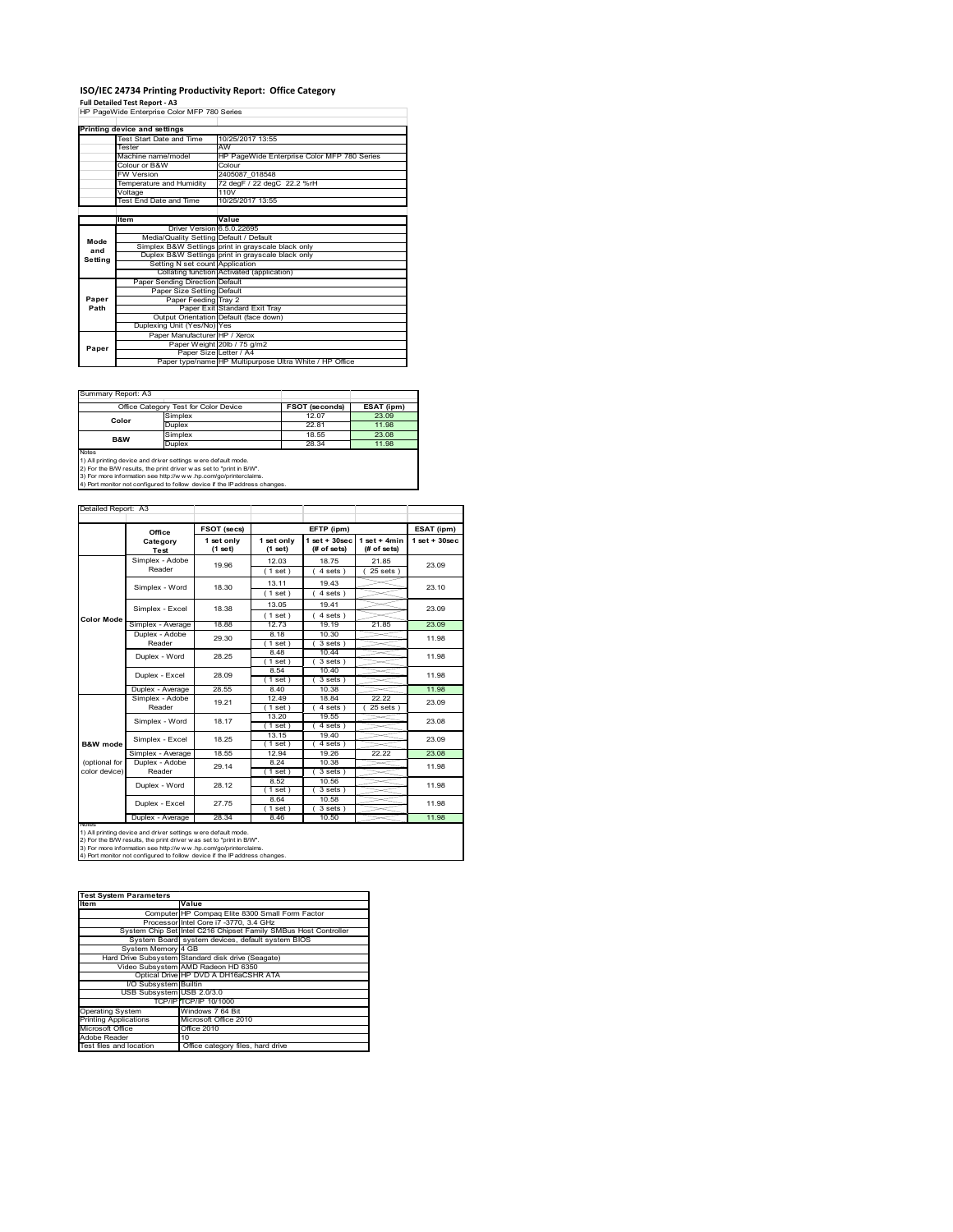## **ISO/IEC 24734 Printing Productivity Report: Office Category Feature Performance Full Report ‐ Office Feature Performance Test** HP PageWide Enterprise Color MFP 780 Series

|         | Printing device and settings            |                                                         |
|---------|-----------------------------------------|---------------------------------------------------------|
|         | Test Start Date and Time                | 10/25/2017 13:55                                        |
|         | Tester                                  | AW                                                      |
|         | Machine name/model                      | HP PageWide Enterprise Color MFP 780 Series             |
|         | Colour or B&W                           | Colour                                                  |
|         | <b>FW Version</b>                       | 2405087 018548                                          |
|         | Temperature and Humidity                | 72 degF / 22 degC 22.2 %rH                              |
|         | Voltage                                 | 110V                                                    |
|         | Test End Date and Time                  | 10/25/2017 13:55                                        |
|         |                                         |                                                         |
|         | <b>Item</b>                             | Value                                                   |
|         | Driver Version 6.5.0.22695              |                                                         |
| Mode    | Media/Quality Setting Default / Default |                                                         |
| and     |                                         | Simplex B&W Settings print in grayscale black only      |
| Setting |                                         | Duplex B&W Settings print in grayscale black only       |
|         | Setting N set count Application         |                                                         |
|         |                                         | Collating function Activated (application)              |
|         | Paper Sending Direction Default         |                                                         |
|         | Paper Size Setting Default              |                                                         |
| Paper   | Paper Feeding Tray 2                    |                                                         |
| Path    |                                         | Paper Exit Standard Exit Tray                           |
|         |                                         | Output Orientation Default (face down)                  |
|         | Duplexing Unit (Yes/No) Yes             |                                                         |
|         | Paper Manufacturer HP / Xerox           |                                                         |
| Paper   |                                         | Paper Weight 20lb / 75 g/m2                             |
|         | Paper Size Letter / A4                  |                                                         |
|         |                                         | Paper type/name HP Multipurpose Ultra White / HP Office |

 $\overline{\phantom{a}}$ 

|                                                                    |         |                               | <b>Feature Performance Ratio</b>     |
|--------------------------------------------------------------------|---------|-------------------------------|--------------------------------------|
| <b>Printing Modes</b><br>(Feature Adobe Reader - Office test file) |         | FSOT (base)<br>FSOT (feature) | <b>ESAT (feature)</b><br>ESAT (base) |
| A5, Landscape Feed, Simplex, Colour                                | Simplex | 109%                          | 100%                                 |
| A5, Portrait Feed, Simplex, Colour                                 | Simplex |                               |                                      |
| Legal, Simplex, Colour                                             | Simplex | 127%                          | 69%                                  |
| Legal, Duplex, Colour                                              | Duplex  | 97%                           | 58%                                  |
| A4, General Office, Simplex, Colour                                | Simplex | 134%                          | 142%                                 |
| Letter, General Office, Simplex, Colour                            | Simplex | 211%                          | 142%                                 |
| A5, Landscape Feed, Simplex, B/W                                   | Simplex | 102%                          | 99%                                  |
| A5, Portrait Feed, Simplex, B/W                                    | Simplex |                               |                                      |
| Legal, Simplex, B/W                                                | Simplex | 119%                          | 69%                                  |
| Legal, Duplex, B/W                                                 | Duplex  | 94%                           | 57%                                  |
| A4, General Office, Simplex, B/W                                   | Simplex | 136%                          | 142%                                 |
| Letter, General Office, Simplex, B/W                               | Simplex | 198%                          | 142%                                 |

2) Test conducted w ith 8-paper Office Feature Performance file.<br>3) For more information see http://w w w.hp.com/go/printerclaims.<br>4) Port monitor not configured to follow device if the IP address changes.

| Feature Performance Full Report - Feature Printing Mode: 'Office' Feature Performance Test                                                                                                                                                                                                 |                     |                           |                      |                                  |                                                |                                      |
|--------------------------------------------------------------------------------------------------------------------------------------------------------------------------------------------------------------------------------------------------------------------------------------------|---------------------|---------------------------|----------------------|----------------------------------|------------------------------------------------|--------------------------------------|
| <b>Printing Modes</b>                                                                                                                                                                                                                                                                      |                     | <b>Base Printing Mode</b> |                      | <b>Feature Performance</b>       |                                                |                                      |
| Feature Adobe Reader - Office<br>test file (8-page)                                                                                                                                                                                                                                        | <b>FSOT</b><br>Base | <b>ESAT</b><br>Base       | 1 set<br>FSOT (secs) | $1$ set $+30$ sec.<br>ESAT (ipm) | <b>FSOT (base)</b><br><b>FSOT</b><br>(feature) | <b>ESAT (feature)</b><br>ESAT (base) |
| A5, Landscape Feed, Simplex, Colour                                                                                                                                                                                                                                                        | 18.84               | 46.34                     | 17.34                | 46.4                             | 109%                                           | 100%                                 |
| A5, Portrait Feed, Simplex, Colour                                                                                                                                                                                                                                                         | 18.84               | 46.34                     |                      |                                  |                                                |                                      |
| Legal, Simplex, Colour                                                                                                                                                                                                                                                                     | 29.16               | 46.13                     | 22.98                | 32.1                             | 127%                                           | 69%                                  |
| Legal, Duplex, Colour                                                                                                                                                                                                                                                                      | 29.16               | 46.13                     | 30.32                | 26.9                             | 97%                                            | 58%                                  |
| A4, General Office, Simplex, Colour                                                                                                                                                                                                                                                        | 18.84               | 46.34                     | 14.06                | 66.0                             | 134%                                           | 142%                                 |
| Letter, General Office, Simplex, Colour                                                                                                                                                                                                                                                    | 29.16               | 46.13                     | 13.82                | 65.8                             | 211%                                           | 142%                                 |
| A5, Landscape Feed, Simplex, B/W                                                                                                                                                                                                                                                           | 18.13               | 46.34                     | 17.87                | 46.3                             | 102%                                           | 99%                                  |
| A5. Portrait Feed. Simplex. B/W                                                                                                                                                                                                                                                            | 18.13               | 46.34                     |                      |                                  |                                                |                                      |
| Legal, Simplex, B/W                                                                                                                                                                                                                                                                        | 27.71               | 46.34                     | 23.46                | 32.0                             | 119%                                           | 69%                                  |
| Legal, Duplex, B/W                                                                                                                                                                                                                                                                         | 27.71               | 46.34                     | 29.67                | 26.6                             | 94%                                            | 57%                                  |
| A4, General Office, Simplex, B/W                                                                                                                                                                                                                                                           | 18.13               | 46.34                     | 13.39                | 66.0                             | 136%                                           | 142%                                 |
| Letter, General Office, Simplex, B/W                                                                                                                                                                                                                                                       | 27.71               | 46.34                     | 14.06                | 65.9                             | 198%                                           | 142%                                 |
| Notes<br>1) All printing device and driver settings were default mode.<br>2) Test conducted w ith 8-paper Office Feature Performance file<br>3) For more information see http://www.hp.com/go/printerclaims.<br>4) Port monitor not configured to follow device if the IP address changes. |                     |                           |                      |                                  |                                                |                                      |

|        | <b>Test System Parameters</b> |                                                                 |
|--------|-------------------------------|-----------------------------------------------------------------|
|        | <b>Item</b>                   | Value                                                           |
|        |                               | Computer HP Compaq Elite 8300 Small Form Factor                 |
|        |                               | Processor Intel Core i7 -3770, 3.4 GHz                          |
|        |                               | System Chip Set Intel C216 Chipset Family SMBus Host Controller |
|        |                               | System Board system devices, default system BIOS                |
| Test   | System Memory 4 GB            |                                                                 |
| System |                               | Hard Drive Subsystem Standard disk drive (Seagate)              |
|        |                               | Video Subsystem AMD Radeon HD 6350                              |
|        |                               | Optical Drive HP DVD A DH16aCSHR ATA                            |
|        | I/O Subsystem Builtin         |                                                                 |
|        | USB Subsystem USB 2.0/3.0     |                                                                 |
| I/O    |                               | TCP/IPITCP/IP 10/1000                                           |
|        | <b>Operating System</b>       | Windows 7 64 Bit                                                |
|        | <b>Printing Applications</b>  | Microsoft Office 2010                                           |
|        | Software Microsoft Office     | Office 2010                                                     |
|        | Adobe Reader                  | 10                                                              |
|        | Test files and location       | Office category files, hard drive                               |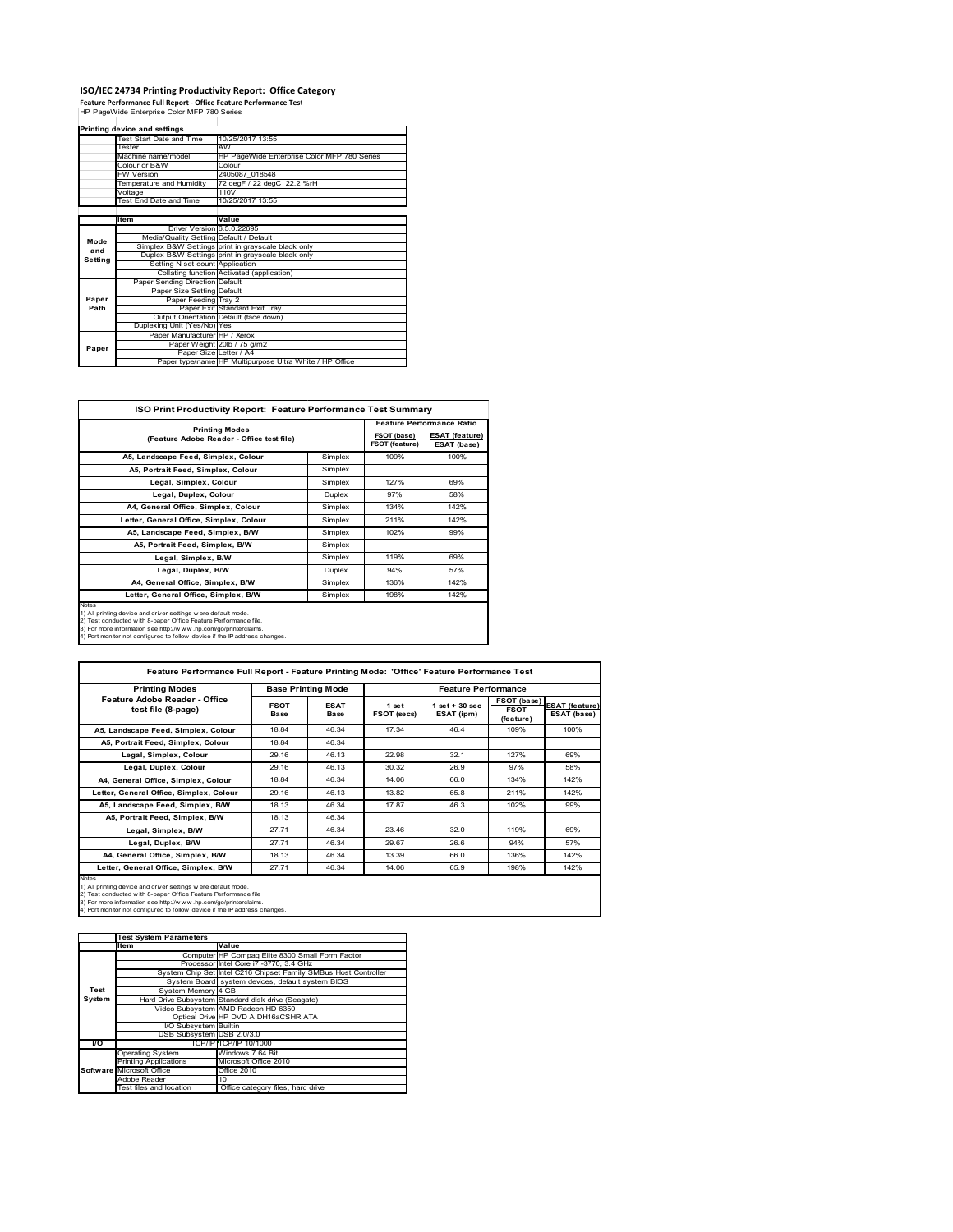## **ISO/IEC 17629 First Print Out Time Report: Office Category**

**Full Detailed Test Report ‐ LETTER** HP PageWide Enterprise Color MFP 780 Series

|            | Printing device and settings |                                             |
|------------|------------------------------|---------------------------------------------|
|            | Test Start Date and Time     | 10/25/2017 13:55                            |
|            | Tester                       | AW                                          |
|            | Machine name/model           | HP PageWide Enterprise Color MFP 780 Series |
|            | Colour or B&W                | Colour                                      |
|            | FW Version                   | 2405087 018548                              |
|            | Configuration (options)      | Default                                     |
|            | Controller                   | unknown                                     |
|            | Printing device page count   | Not Specified                               |
|            | Printing supplies page count | <b>Not Specified</b>                        |
|            | Temperature and Humidity     | 72 degF / 22 degC 22.2 %rH                  |
|            | Voltage                      | 110V                                        |
|            | Test End Date and Time       | 10/25/2017 13:55                            |
|            |                              |                                             |
|            | <b>Item</b>                  | Value                                       |
| Mode       | PDL and driver version       | 6.5.0.22695                                 |
| and        | Print Quality mode           | default                                     |
|            | <b>B&amp;W</b> settings      | default                                     |
| Setting    | Paper feed orientation       | Short Edge                                  |
| Paper      | Paper type setting           | default                                     |
|            | Paper feeding                | Standard cassette                           |
|            | Paper exit                   | Standard exit tray                          |
| Paper Path | Output orientation           | default (face up or face down)              |

**ISO First Page Out Time Summary Report: Office Category**

| Summary Report: Letter |         |                           |
|------------------------|---------|---------------------------|
|                        |         | FPOT from Ready (seconds) |
| Color                  | Simplex | 6.97                      |
|                        | Duplex  |                           |
| B&W                    | Simplex | 6.79                      |
|                        | Duplex  |                           |
| Notes                  |         |                           |

Notes<br>1) All printing device and driver settings were default mode.<br>2) For the BW results, the print driver was set to "print in BW".<br>3) For more information see http://www.hp.com/golprinterclaims.<br>4) Port montor not confi

|                                |                                                                                                                                                                                                                                                                                                                                                                                                             | ISO First Page Out Time Report: Office Category |                                   |                              |                            |                   |
|--------------------------------|-------------------------------------------------------------------------------------------------------------------------------------------------------------------------------------------------------------------------------------------------------------------------------------------------------------------------------------------------------------------------------------------------------------|-------------------------------------------------|-----------------------------------|------------------------------|----------------------------|-------------------|
| <b>Detailed Report: LETTER</b> |                                                                                                                                                                                                                                                                                                                                                                                                             | Word<br>(seconds)                               | Excel<br>(seconds)                | Adobe<br>Reader<br>(seconds) | Average<br>(seconds)       | <b>Delay Time</b> |
|                                | FPOT from Ready - Simplex                                                                                                                                                                                                                                                                                                                                                                                   | 6.64                                            | 6.86                              | 7.39                         | 6.97                       | 49 Seconds        |
|                                | FPOT from Ready - Duplex                                                                                                                                                                                                                                                                                                                                                                                    |                                                 |                                   |                              |                            |                   |
| <b>Color Mode</b>              | FPOT from Sleep - Simplex                                                                                                                                                                                                                                                                                                                                                                                   |                                                 |                                   | 23.51                        |                            | 76 Minutes        |
|                                | Recovery Time                                                                                                                                                                                                                                                                                                                                                                                               |                                                 |                                   | 16.1                         |                            |                   |
|                                | FPOT from Off - Simplex                                                                                                                                                                                                                                                                                                                                                                                     |                                                 |                                   | 183.93                       |                            |                   |
|                                | Warm-up Time                                                                                                                                                                                                                                                                                                                                                                                                |                                                 |                                   | 176.54                       |                            |                   |
|                                | FPOT from Ready - Simplex                                                                                                                                                                                                                                                                                                                                                                                   | 6.53                                            | 6.75                              | 7.07                         | 6.79                       | 49 Seconds        |
|                                | FPOT from Ready - Duplex                                                                                                                                                                                                                                                                                                                                                                                    |                                                 |                                   |                              |                            |                   |
| <b>B&amp;W Mode</b>            | FPOT from Sleep - Simplex                                                                                                                                                                                                                                                                                                                                                                                   |                                                 |                                   | 23.05                        |                            | 76 Minutes        |
|                                |                                                                                                                                                                                                                                                                                                                                                                                                             |                                                 |                                   |                              |                            |                   |
|                                | Recovery Time                                                                                                                                                                                                                                                                                                                                                                                               |                                                 |                                   | 16.0                         |                            |                   |
|                                | FPOT from Off - Simplex                                                                                                                                                                                                                                                                                                                                                                                     |                                                 |                                   | 182 44                       |                            |                   |
| Notes                          | Warm-up Time                                                                                                                                                                                                                                                                                                                                                                                                |                                                 |                                   | 175.37                       |                            |                   |
| <b>HP Data Table</b>           | 1) All printing device and driver settings w ere default mode.<br>2) For the B/W results, the print driver was set to "print in B/W".<br>3) For more information see http://www.hp.com/go/printerclaims.<br>4) Port monitor not configured to follow device if the IP address changes.<br>5) Page counts w ere collected after completion of the tests.<br>6) Details for FPOT from Sleep are show n below. |                                                 |                                   |                              |                            |                   |
|                                |                                                                                                                                                                                                                                                                                                                                                                                                             |                                                 |                                   |                              |                            |                   |
| <b>Detailed Report: LETTER</b> |                                                                                                                                                                                                                                                                                                                                                                                                             | <b>FPOT Avg</b><br>$($ se $cs)$                 | FPOT (secs)<br><b>Iteration 1</b> | FPOT (secs)<br>Iteration 2   | FPOT (secs)<br>Iteration 3 | Application       |
|                                | FPOT from Sleep                                                                                                                                                                                                                                                                                                                                                                                             | 23.51                                           | 23 21                             | 23.81                        | N/A                        | Adobe Reader      |
| <b>Color Mode</b>              | FPOT from Sleep (15 minutes)<br>HP/Non ISO Test                                                                                                                                                                                                                                                                                                                                                             | 16.87                                           | 16.91                             | 16.83                        | N/A                        | Adobe Reader      |
| <b>B&amp;W Mode</b>            | FPOT from Sleep                                                                                                                                                                                                                                                                                                                                                                                             | 23.05                                           | 23.09                             | 23.01                        | N/A                        | Adobe Reader      |

Notes<br>1) All printing device and driver settings w ere default mode.<br>2) For the B/W results, the print driver w as set to "print in B/W".<br>3 DLP includes detailed iterations as data measurements may vary run to run.

|                                  | <b>Test System Parameters</b>                         |                                                       |  |  |
|----------------------------------|-------------------------------------------------------|-------------------------------------------------------|--|--|
|                                  | Item                                                  | Value                                                 |  |  |
|                                  | Computer                                              | HP Compaq Elite 8300 Small Form Factor                |  |  |
|                                  | Processor                                             | Intel Core i7 -3770, 3.4 GHz                          |  |  |
|                                  | System Chip Set                                       | Intel C216 Chipset Family SMBus Host Controller       |  |  |
|                                  | System Board                                          | system devices, default system BIOS                   |  |  |
| Test                             | <b>System Memory</b>                                  | 4 GB                                                  |  |  |
| System                           | Hard Drive Subsystem<br>Standard disk drive (Seagate) |                                                       |  |  |
|                                  | Video Subsystem                                       | AMD Radeon HD 6350                                    |  |  |
|                                  | Optical Drive                                         | HP DVD A DH16aCSHR ATA                                |  |  |
|                                  | I/O Subsystem                                         | <b>Builtin</b>                                        |  |  |
|                                  | <b>USB Subsystem</b>                                  | USB 2.0/3.0                                           |  |  |
| Printing<br>Device<br>Connection | TCP/IP                                                | 10/1000                                               |  |  |
|                                  | <b>Operating System</b>                               | Windows 7 Business/Ultimate, 64 bit, Build 7601, SP 1 |  |  |
|                                  | <b>Printing Applications</b>                          | Microsoft Office 2010 SP2                             |  |  |
| Software                         |                                                       | Adobe Reader 10.1.4                                   |  |  |
|                                  | Print Driver                                          | 6.5.0.22695                                           |  |  |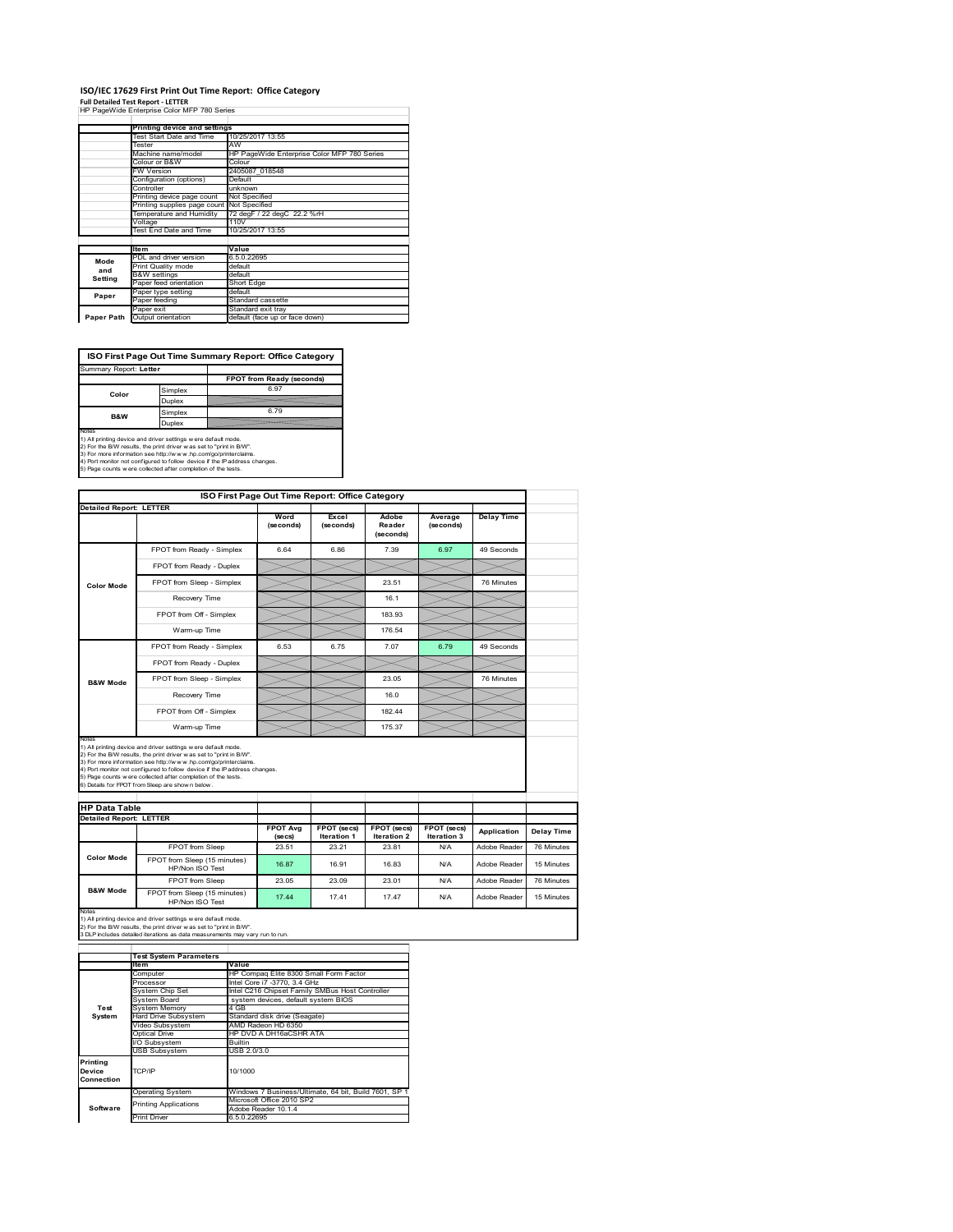### **ISO/IEC 17629 First Print Out Time Report: Office Category**

**Full Detailed Test Report ‐ A4** HP PageWide Enterprise Color MFP 780 Series

|            | Printing device and settings |                                             |  |  |
|------------|------------------------------|---------------------------------------------|--|--|
|            | Test Start Date and Time     | 10/25/2017 13:55                            |  |  |
|            | Tester                       | AW                                          |  |  |
|            | Machine name/model           | HP PageWide Enterprise Color MFP 780 Series |  |  |
|            | Colour or B&W                | Colour                                      |  |  |
|            | FW Version                   | 2405087 018548                              |  |  |
|            | Configuration (options)      | Default                                     |  |  |
|            | Controller                   | unknown                                     |  |  |
|            | Printing device page count   | Not Specified                               |  |  |
|            | Printing supplies page count | Not Specified                               |  |  |
|            | Temperature and Humidity     | 72 degF / 22 degC 22.2 %rH                  |  |  |
|            | Voltage                      | 110V                                        |  |  |
|            | Test End Date and Time       | 10/25/2017 13:55                            |  |  |
|            |                              |                                             |  |  |
|            | <b>Item</b>                  | Value                                       |  |  |
| Mode       | PDL and driver version       | 6.5.0.22695                                 |  |  |
| and        | Print Quality mode           | default                                     |  |  |
|            | <b>B&amp;W</b> settings      | default                                     |  |  |
| Setting    | Paper feed orientation       | <b>Short Edge</b>                           |  |  |
| Paper      | Paper type setting           | default                                     |  |  |
|            | Paper feeding                | Standard cassette                           |  |  |
|            | Paper exit                   | Standard exit tray                          |  |  |
| Paper Path | Output orientation           | default (face up or face down)              |  |  |

٦

**ISO First Page Out Time Summary Report: Office Category**

| Summary Report: A4 |         |                           |
|--------------------|---------|---------------------------|
|                    |         | FPOT from Ready (seconds) |
| Colour             | Simplex | 6.95                      |
|                    | Duplex  |                           |
| B&W                | Simplex | 6.76                      |
|                    | Duplex  |                           |
| Mate-              |         |                           |

Notes<br>1) All printing device and driver settings were default mode.<br>2) For the BAV results, the print driver was set to "print in BAV".<br>3) For more information see http://www.hp.com/golprinterclaims.<br>4) Port monitor not co

|                                                             |                                                                                                                                                                                                                                                                                                                                                                                                             | ISO First Page Out Time Report: Office Category |                    |                              |                      |                   |            |
|-------------------------------------------------------------|-------------------------------------------------------------------------------------------------------------------------------------------------------------------------------------------------------------------------------------------------------------------------------------------------------------------------------------------------------------------------------------------------------------|-------------------------------------------------|--------------------|------------------------------|----------------------|-------------------|------------|
| <b>Detailed Report: A4</b>                                  |                                                                                                                                                                                                                                                                                                                                                                                                             | Word<br>(seconds)                               | Excel<br>(seconds) | Adobe<br>Reader<br>(seconds) | Average<br>(seconds) | <b>Delay Time</b> |            |
|                                                             | FPOT from Ready - Simplex                                                                                                                                                                                                                                                                                                                                                                                   | 6.59                                            | 6.83               | 7.42                         | 6.95                 | 49 Seconds        |            |
|                                                             | FPOT from Ready - Duplex                                                                                                                                                                                                                                                                                                                                                                                    |                                                 |                    |                              |                      |                   |            |
| <b>Color Mode</b>                                           | FPOT from Sleep - Simplex                                                                                                                                                                                                                                                                                                                                                                                   |                                                 |                    | 28.20                        |                      | 76 Minutes        |            |
|                                                             | Recovery Time                                                                                                                                                                                                                                                                                                                                                                                               |                                                 |                    | 20.8                         |                      |                   |            |
|                                                             | FPOT from Off - Simplex                                                                                                                                                                                                                                                                                                                                                                                     |                                                 |                    | 183.66                       |                      |                   |            |
|                                                             | Warm-up Time                                                                                                                                                                                                                                                                                                                                                                                                |                                                 |                    | 176.24                       |                      |                   |            |
|                                                             | FPOT from Ready - Simplex                                                                                                                                                                                                                                                                                                                                                                                   | 6.51                                            | 6.66               | 7.09                         | 6.76                 | 49 Seconds        |            |
|                                                             | FPOT from Ready - Duplex                                                                                                                                                                                                                                                                                                                                                                                    |                                                 |                    |                              |                      |                   |            |
| <b>B&amp;W Mode</b>                                         | FPOT from Sleep - Simplex                                                                                                                                                                                                                                                                                                                                                                                   |                                                 |                    | 26.83                        |                      | 76 Minutes        |            |
|                                                             | Recovery Time                                                                                                                                                                                                                                                                                                                                                                                               |                                                 |                    | 197                          |                      |                   |            |
|                                                             |                                                                                                                                                                                                                                                                                                                                                                                                             |                                                 |                    |                              |                      |                   |            |
|                                                             | FPOT from Off - Simplex                                                                                                                                                                                                                                                                                                                                                                                     |                                                 |                    | 184.55                       |                      |                   |            |
|                                                             | Warm-up Time                                                                                                                                                                                                                                                                                                                                                                                                |                                                 |                    | 177.46                       |                      |                   |            |
| Notes<br><b>HP Data Table</b><br><b>Detailed Report: A4</b> | 1) All printing device and driver settings w ere default mode.<br>2) For the B/W results, the print driver was set to "print in B/W".<br>3) For more information see http://www.hp.com/go/printerclaims.<br>4) Port monitor not configured to follow device if the IP address changes.<br>5) Page counts w ere collected after completion of the tests.<br>6) Details for FPOT from Sleep are show n below. | <b>FPOT Avg</b>                                 | FPOT (secs)        | FPOT (secs)                  | FPOT (secs)          |                   |            |
|                                                             |                                                                                                                                                                                                                                                                                                                                                                                                             | (se cs)                                         | <b>Iteration 1</b> | Iteration 2                  | <b>Iteration 3</b>   | Application       | Delay Time |
| <b>Color Mode</b>                                           | FPOT from Sleep                                                                                                                                                                                                                                                                                                                                                                                             | 28.20                                           | 28.23              | 28.17                        | N/A                  | Adobe Reader      | 76 Minutes |
|                                                             | FPOT from Sleep (15 minutes)<br>HP/Non ISO Test                                                                                                                                                                                                                                                                                                                                                             | 17.32                                           | 17.24              | 17.39                        | N/A                  | Adobe Reader      | 15 Minutes |
| <b>B&amp;W Mode</b>                                         | FPOT from Sleep<br>FPOT from Sleep (15 minutes)                                                                                                                                                                                                                                                                                                                                                             | 26.83                                           | 26.69              | 26.96                        | N/A                  | Adobe Reader      | 76 Minutes |

|                                  | <b>Test System Parameters</b>                                |                                                       |  |  |  |
|----------------------------------|--------------------------------------------------------------|-------------------------------------------------------|--|--|--|
|                                  | ltem                                                         | Value                                                 |  |  |  |
|                                  | Computer                                                     | HP Compaq Elite 8300 Small Form Factor                |  |  |  |
|                                  | Processor                                                    | Intel Core i7 -3770, 3.4 GHz                          |  |  |  |
|                                  | System Chip Set                                              | Intel C216 Chipset Family SMBus Host Controller       |  |  |  |
|                                  | System Board                                                 | system devices, default system BIOS                   |  |  |  |
| Test                             | <b>System Memory</b>                                         | 4 GB                                                  |  |  |  |
| System                           | <b>Hard Drive Subsystem</b><br>Standard disk drive (Seagate) |                                                       |  |  |  |
|                                  | Video Subsystem<br>AMD Radeon HD 6350                        |                                                       |  |  |  |
|                                  | Optical Drive                                                | HP DVD A DH16aCSHR ATA                                |  |  |  |
|                                  | I/O Subsystem                                                | <b>Builtin</b>                                        |  |  |  |
|                                  | <b>USB Subsystem</b>                                         | USB 2.0/3.0                                           |  |  |  |
| Printing<br>Device<br>Connection | TCP/IP                                                       | 10/1000                                               |  |  |  |
|                                  | <b>Operating System</b>                                      | Windows 7 Business/Ultimate, 64 bit, Build 7601, SP 1 |  |  |  |
|                                  | <b>Printing Applications</b>                                 | Microsoft Office 2010 SP2                             |  |  |  |
| Software                         |                                                              | Adobe Reader 10.1.4                                   |  |  |  |
|                                  | <b>Print Driver</b>                                          | 6.5.0.22695                                           |  |  |  |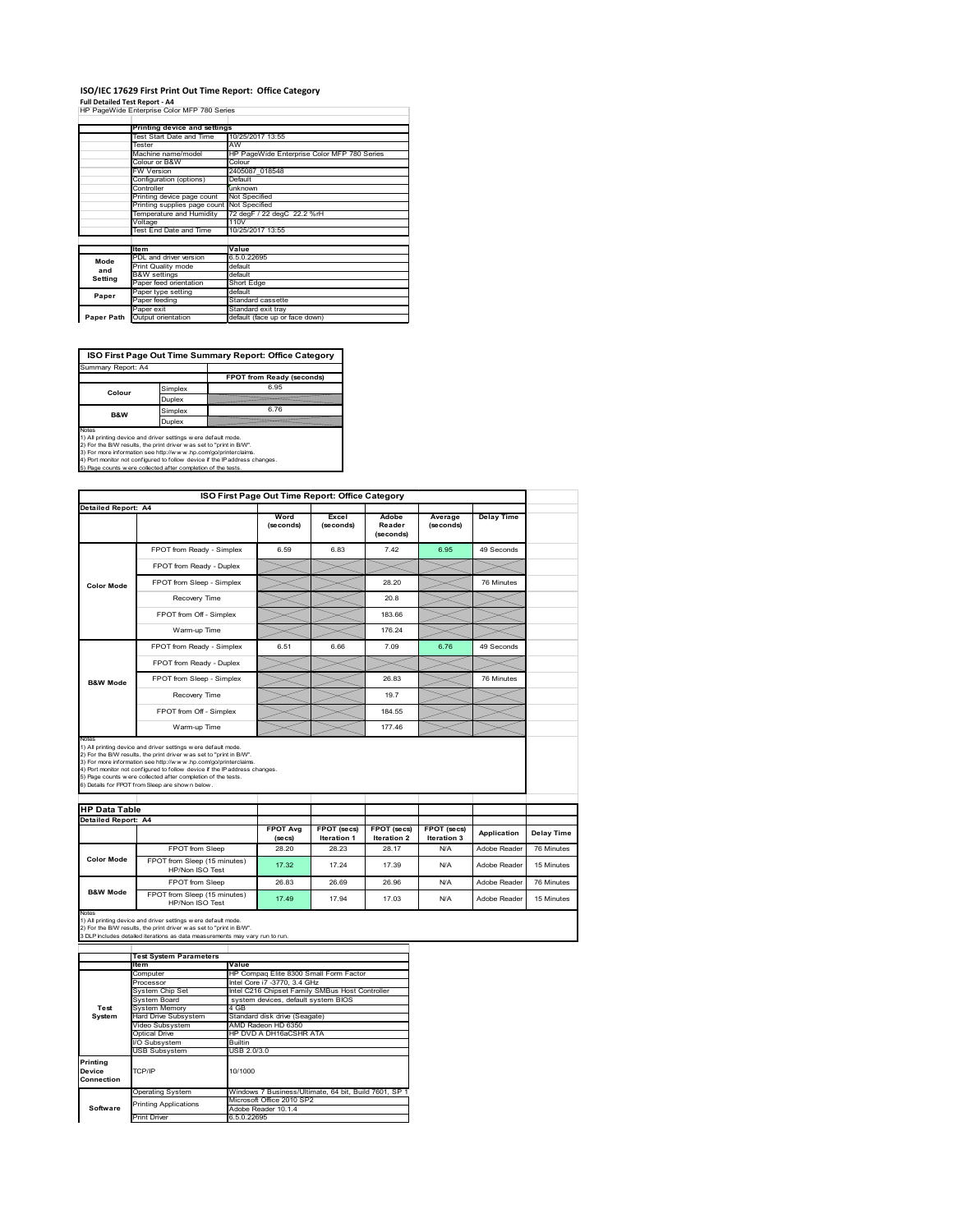### **ISO/IEC 29183 Copy Productivity Report**

#### **Full Detailed Test Report ‐ LETTER**

| HP PageWide Enterprise Color MFP 780 Series |                                          |                                                                |  |  |
|---------------------------------------------|------------------------------------------|----------------------------------------------------------------|--|--|
|                                             |                                          |                                                                |  |  |
|                                             | <b>Machine Setup Information</b>         |                                                                |  |  |
|                                             | Test Start Date and Time 11/2/2017 12:15 |                                                                |  |  |
|                                             | Tester AW                                |                                                                |  |  |
|                                             |                                          | Machine name/model HP PageWide Enterprise Color MFP 780 Series |  |  |
|                                             | Colour or B&W Colour                     |                                                                |  |  |
|                                             |                                          | FW Version 2405087 018548                                      |  |  |
|                                             | Configuration (options) Not Specified    |                                                                |  |  |
|                                             |                                          | Temperature and Humidity 72 degF / 22 degC 22.2 %rH            |  |  |
|                                             | Test End Date and Time: 11/3/2017 16:31  |                                                                |  |  |
|                                             |                                          |                                                                |  |  |
|                                             | Pre-set Item                             | Pre-set Value                                                  |  |  |
| Mode                                        | <b>Output Resolution Default</b>         |                                                                |  |  |
|                                             | <b>Output Quality Default</b>            |                                                                |  |  |
|                                             |                                          | Copying Mode Colour for Colour and B&W for B&W                 |  |  |
|                                             | Auto Density Adjustment Default          |                                                                |  |  |
|                                             |                                          | Collating function Set in Control Panel                        |  |  |
| Paper                                       | Paper Sending Direction Default          |                                                                |  |  |
|                                             | Paper Type Setting Default               |                                                                |  |  |
| Paper                                       | Paper Feeding Tray 2                     |                                                                |  |  |
| Path                                        | Paper Exit Default                       |                                                                |  |  |
|                                             |                                          | Face Up Exit Default (face down)                               |  |  |
|                                             | <b>Fixing Capability Default</b>         |                                                                |  |  |
| Temporary                                   | Image Quality Stability Default          |                                                                |  |  |
| Stop                                        | Capacity of Paper Default                |                                                                |  |  |
|                                             | Others None                              |                                                                |  |  |
|                                             |                                          |                                                                |  |  |
|                                             | Paper Manufacturer HP / Xerox            |                                                                |  |  |
| Paper                                       |                                          | Paper Weight 20lb / 75 g/m2                                    |  |  |
|                                             | Paper Size Letter / A4                   |                                                                |  |  |
|                                             |                                          | Paper type/name HP Multipurpose Ultra White / HP Office        |  |  |

Summary Report: **Letter sFCOT sESAT (ipm) Color 12.88 46.36<br>
<b>B&W** 9.39 46.41 **46.41** Notes

First Copy Out and Copy Speed measured using ISO/IEC 29183, excludes first set of test documents. For more information see http://w w w .hp.com/go/printerclaims. Exact speed varies

depending on the system configuration and document.<br>Only Target A w as used, all test documents have the same Saturated throughput. Reference<br>ISO/IEC29183:2010 Clause 5, Sections 5.3.1 and 5.3.2

| Detailed Report: LETTER |               |              |       |             |                |             |
|-------------------------|---------------|--------------|-------|-------------|----------------|-------------|
|                         | <b>Target</b> | sFCOT (secs) |       | sEFTP (ipm) |                | sESAT (ipm) |
|                         |               |              | 1copy | 1copy+30sec | 1copy+4minutes |             |
|                         | A             | 9.87         | 6.08  | 35.21       | 43.90          | 46.36       |
|                         |               |              |       | 26 sets     | 194 sets       |             |
|                         | B             |              |       |             |                |             |
|                         |               |              |       |             |                |             |
| Color                   | C             |              |       |             |                |             |
|                         |               |              |       |             |                |             |
|                         | D             |              |       |             |                |             |
|                         | Average       | 9.87         | 6.08  | 35.21       | 43.90          | 46.36       |
|                         | Α             | 9.39         | 6.39  | 34.88       | 43.64          | 46.41       |
|                         |               |              |       | 25 sets     | 190 sets       |             |
|                         | B             |              |       |             |                |             |
|                         |               |              |       |             |                |             |
| B&W                     | C             |              |       |             |                |             |
|                         |               |              |       |             |                |             |
|                         | D             |              |       |             |                |             |
|                         | Average       | 9.39         | 6.39  | 34.88       | 43.64          | 46.41       |

#### Notes

First Copy Out and Copy Speed measured using ISO/IEC 29183, excludes first set of test documents. For more information see<br>http://w w w.hp.com/go/printerclaims. Exact speed varies depending on the system configuration and 5.3.1 and 5.3.2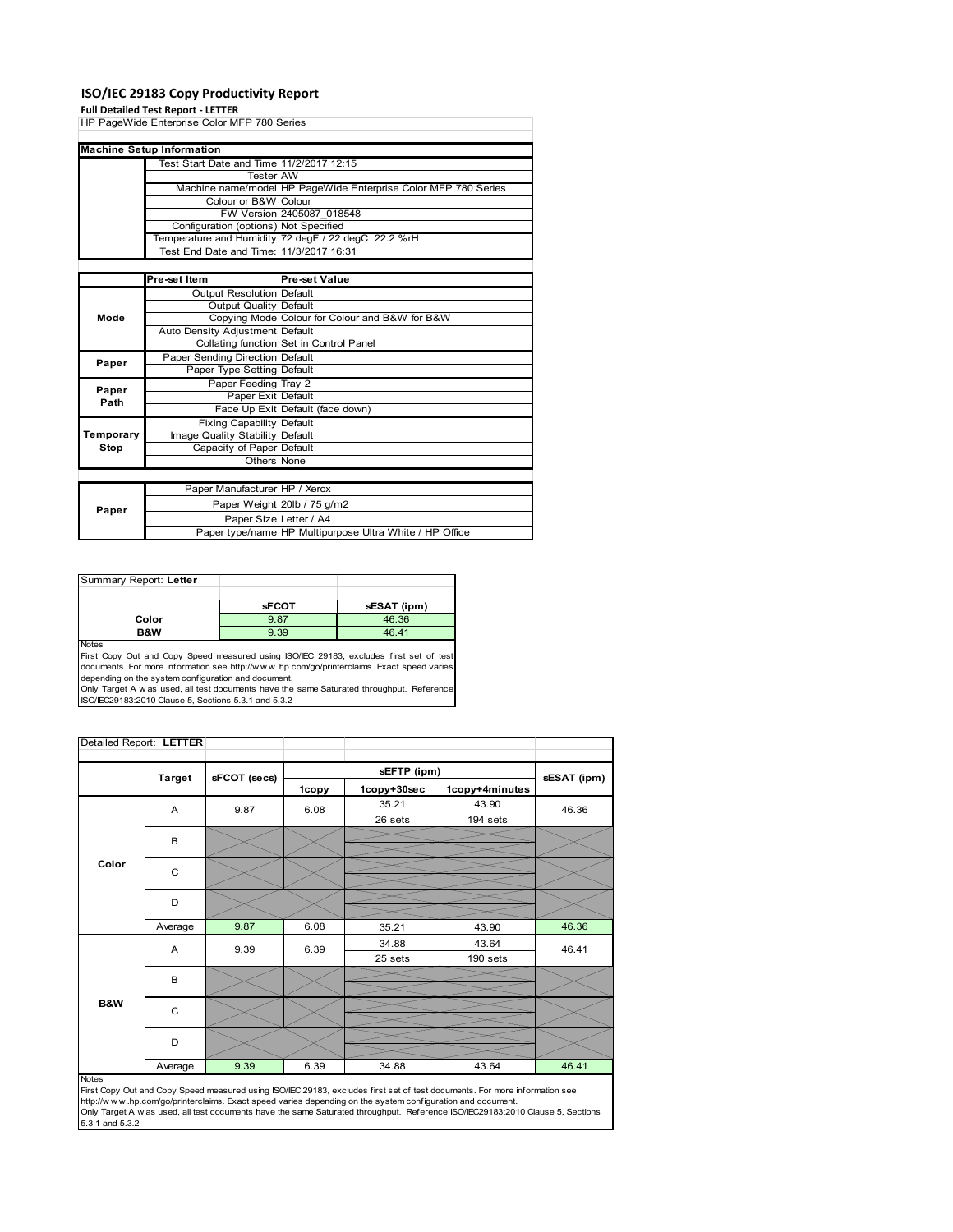### **ISO/IEC 29183 Copy Productivity Report**

### **Full Detailed Test Report ‐ A4**

|           | HP PageWide Enterprise Color MFP 780 Series |                                                                |  |
|-----------|---------------------------------------------|----------------------------------------------------------------|--|
|           |                                             |                                                                |  |
|           | <b>Machine Setup Information</b>            |                                                                |  |
|           | Test Start Date and Time 11/2/2017 12:15    |                                                                |  |
|           | <b>Tester</b> AW                            |                                                                |  |
|           |                                             | Machine name/model HP PageWide Enterprise Color MFP 780 Series |  |
|           | Colour or B&W Colour                        |                                                                |  |
|           |                                             | FW Version 2405087 018548                                      |  |
|           | Configuration (options) Not Specified       |                                                                |  |
|           |                                             | Temperature and Humidity 72 degF / 22 degC 22.2 %rH            |  |
|           | Test End Date and Time: 11/3/2017 16:31     |                                                                |  |
|           |                                             |                                                                |  |
|           | Pre-set Item                                | Pre-set Value                                                  |  |
|           | <b>Output Resolution Default</b>            |                                                                |  |
|           | Output Quality Default                      |                                                                |  |
| Mode      |                                             | Copying Mode Colour for Colour and B&W for B&W                 |  |
|           | Auto Density Adjustment Default             |                                                                |  |
|           |                                             | Collating function Set in Control Panel                        |  |
| Paper     | Paper Sending Direction Default             |                                                                |  |
|           | Paper Type Setting Default                  |                                                                |  |
| Paper     | Paper Feeding Tray 2                        |                                                                |  |
| Path      | Paper Exit Default                          |                                                                |  |
|           |                                             | Face Up Exit Default (face down)                               |  |
|           | <b>Fixing Capability Default</b>            |                                                                |  |
| Temporary | Image Quality Stability Default             |                                                                |  |
| Stop      | Capacity of Paper Default                   |                                                                |  |
|           | Others None                                 |                                                                |  |
|           |                                             |                                                                |  |
|           | Paper Manufacturer HP / Xerox               |                                                                |  |
|           |                                             | Paper Weight 20lb / 75 g/m2                                    |  |
| Paper     | Paper Size Letter / A4                      |                                                                |  |
|           |                                             | Paper type/name HP Multipurpose Ultra White / HP Office        |  |

| Summary Report: A4 |              |             |
|--------------------|--------------|-------------|
|                    |              |             |
|                    | <b>sFCOT</b> | sESAT (ipm) |
| Colour             | 9.11         | 46.42       |
| B&W                | 9.16         | 46.42       |
| .                  |              |             |

Notes<br>First Copy Out and Copy Speed measured using ISO/IEC 29183, excludes first set of test<br>documents. For more information see http://www..hp.com/go/printerclaims. Exact speed varies

depending on the system configuration and document.<br>Only Target A w as used, all test documents have the same Saturated throughput. Reference<br>ISO/IEC29183:2010 Clause 5, Sections 5.3.1 and 5.3.2

| Detailed Report: A4 |               |              |       |             |                |             |
|---------------------|---------------|--------------|-------|-------------|----------------|-------------|
|                     |               |              |       | sEFTP (ipm) |                |             |
|                     | <b>Target</b> | sFCOT (secs) | 1copy | 1copy+30sec | 1copy+4minutes | sESAT (ipm) |
|                     | A             | 9.11         | 6.58  | 35.46       | 44.17          | 46.42       |
|                     |               |              |       | 26 sets     | 197 sets       |             |
|                     | B             |              |       |             |                |             |
| Colour              |               |              |       |             |                |             |
|                     | $\mathsf{C}$  |              |       |             |                |             |
|                     |               |              |       |             |                |             |
|                     | D             |              |       |             |                |             |
|                     |               |              |       |             |                |             |
|                     | Average       | 9.11         | 6.58  | 35.46       | 44.17          | 46.42       |
|                     | A             | 9.16         | 6.55  | 35.55       | 43.99          | 46.42       |
|                     |               |              |       | 26 sets     | 200 sets       |             |
|                     | B             |              |       |             |                |             |
| <b>B&amp;W</b>      |               |              |       |             |                |             |
|                     | C             |              |       |             |                |             |
|                     |               |              |       |             |                |             |
|                     | D             |              |       |             |                |             |
|                     | Average       | 9.16         | 6.55  | 35.55       | 43.99          | 46.42       |

Average 46.42<br>
First Copy Out and Copy Speed measured using ISO/IEC 29183, excludes first set of test documents. For more information see<br>
First://www.hp.com/go/printerclaims. Exact speed varies depending on the system con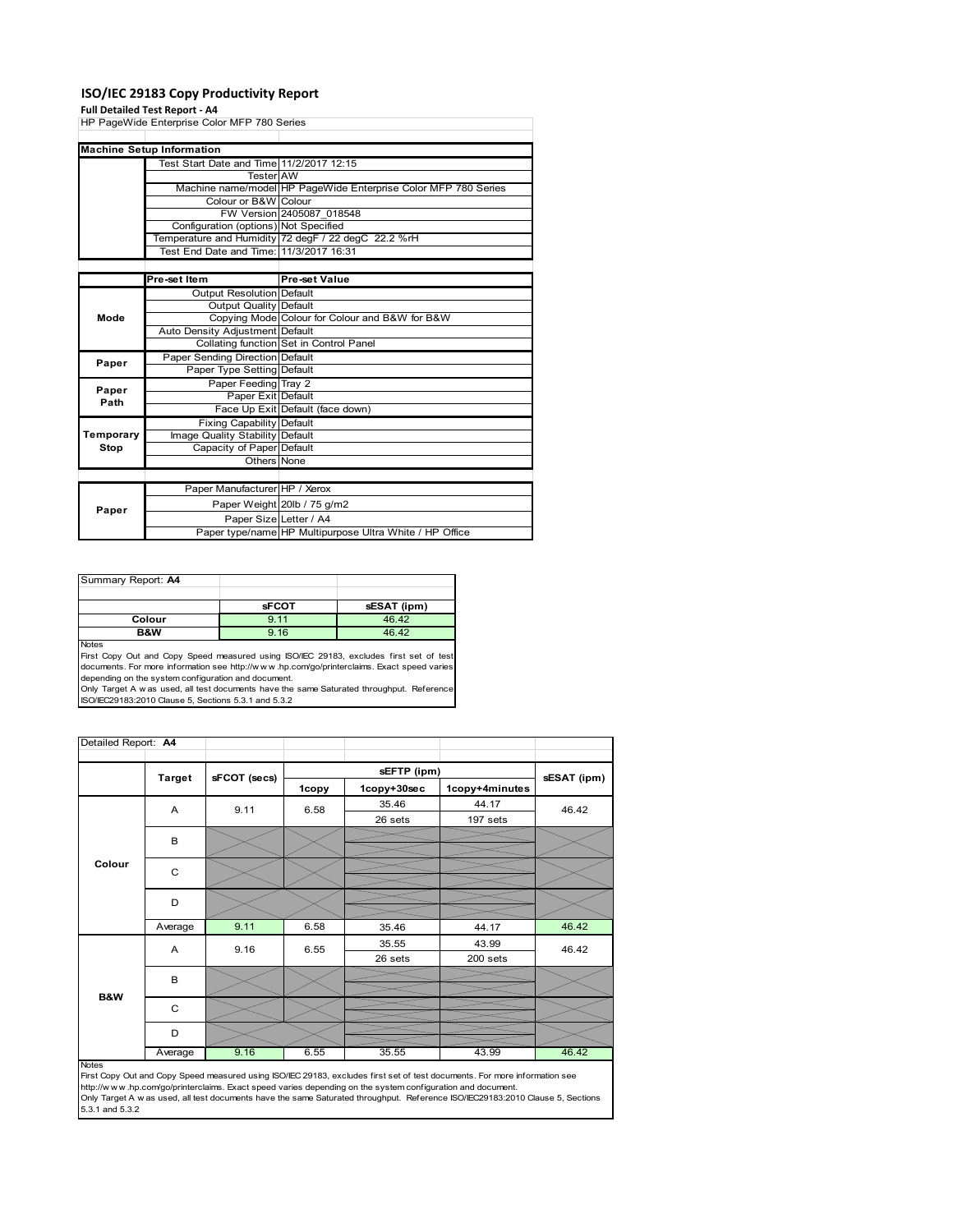### **ISO/IEC 24735 Copy Productivity Report**

Paper Weight 20lb / 75 g/m2 Paper Size Letter / A4

**Full Detailed Test Report ‐ LETTER**

| <b>Machine Setup Information</b>         |                                                                 |  |  |  |
|------------------------------------------|-----------------------------------------------------------------|--|--|--|
| Test Start Date and Time 11/3/2017 17:15 |                                                                 |  |  |  |
| TesterIAW                                |                                                                 |  |  |  |
|                                          | Machine name/model HP PageWide Enterprise Color MFP 780 Series  |  |  |  |
| Colour or B&W Colour                     |                                                                 |  |  |  |
|                                          | FW Version 2405087 018548                                       |  |  |  |
| Configuration (options) Not Specified    |                                                                 |  |  |  |
|                                          | Temperature and Humidity 72 degF / 22 degC 22.2 %rH             |  |  |  |
| Test End Date and Time: 11/8/2017 16:11  |                                                                 |  |  |  |
|                                          |                                                                 |  |  |  |
| Pre-set Item                             | <b>Pre-set Value</b>                                            |  |  |  |
| Output Resolution Default                |                                                                 |  |  |  |
| <b>Output Quality Default</b>            |                                                                 |  |  |  |
| Copying Mode Default                     |                                                                 |  |  |  |
| Auto Density Adjustment Default          |                                                                 |  |  |  |
|                                          | Collating function Activated (if not activated in default mode) |  |  |  |
| Paper Sending Direction Default          |                                                                 |  |  |  |
| Paper Type Setting Default               |                                                                 |  |  |  |
|                                          | Paper Feeding Standard cassette                                 |  |  |  |
|                                          | Paper Exit Standard exit tray                                   |  |  |  |
| Face Up Exit Default                     |                                                                 |  |  |  |
| Fixing Capability Default                |                                                                 |  |  |  |
| Image Quality Stability Default          |                                                                 |  |  |  |
| Capacity of Paper Default                |                                                                 |  |  |  |
|                                          | Others Default                                                  |  |  |  |
|                                          |                                                                 |  |  |  |
| Paper Manufacturer HP / Xerox            |                                                                 |  |  |  |

| <b>ISO/IEC 24735 Copy Productivity Report</b> |         |                                                     |                          |                 |                |                 |  |
|-----------------------------------------------|---------|-----------------------------------------------------|--------------------------|-----------------|----------------|-----------------|--|
| Detailed Report: LETTER                       |         |                                                     |                          |                 |                |                 |  |
|                                               | Copying | FSOT (secs)                                         |                          | EFTP (ipm)      |                | ESAT (ipm)      |  |
|                                               | Mode    | 1 set only                                          | 1 set only               | $1$ set + 30sec | 1 set $+$ 4min | $1$ set + 30sec |  |
|                                               | 1:1     | 14.40                                               | 16.67                    | 35.42           | 44.34          | 46.30           |  |
|                                               |         |                                                     | $\left( 1$ set $\right)$ | 7 sets          | 48 sets        |                 |  |
| <b>Color Mode</b>                             | 1:2     | 26.72                                               | 8.96                     | 21.68           |                | 31.84           |  |
|                                               |         |                                                     | (1 set )                 | 5 sets          |                |                 |  |
|                                               | 2:2     | 27.41                                               | 8.76                     | 20.80           |                | 31.84           |  |
|                                               |         |                                                     | 1 set)                   | 5 sets          |                |                 |  |
|                                               | 1:1     | 16.60                                               | 14.45                    | 36.40           | 42.86          | 46.29           |  |
|                                               |         |                                                     |                          | 7 sets          | 48 sets        |                 |  |
| <b>B&amp;W</b> mode                           | 1:2     | 25.10                                               | 9.54                     | 22.16           |                | 31.84           |  |
|                                               |         |                                                     |                          | 5 sets          |                |                 |  |
|                                               | 2:2     | 25.17                                               | 9.52                     | 20.14           |                | 31.84           |  |
|                                               |         |                                                     |                          | 5 sets          |                |                 |  |
| <b>Notes</b>                                  |         | Reports located: http://www.hp.com/go/printerclaims |                          |                 |                |                 |  |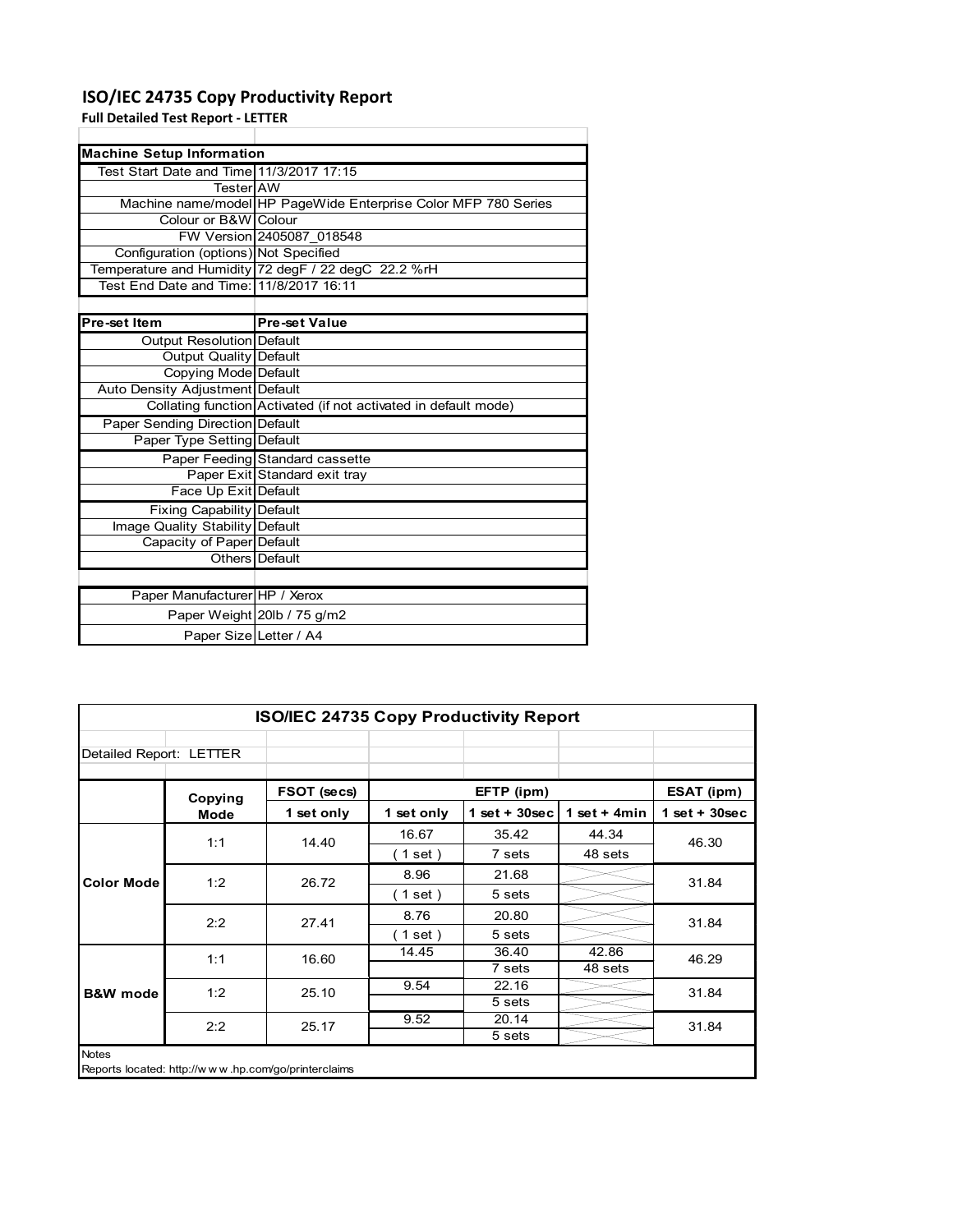### **ISO/IEC 24735 Copy Productivity Report**

**Full Detailed Test Report ‐ A4**

| <b>Machine Setup Information</b>         |                                                                 |
|------------------------------------------|-----------------------------------------------------------------|
| Test Start Date and Time 11/3/2017 17:15 |                                                                 |
| TesterIAW                                |                                                                 |
|                                          | Machine name/model HP PageWide Enterprise Color MFP 780 Series  |
| Colour or B&W Colour                     |                                                                 |
|                                          | FW Version 2405087 018548                                       |
| Configuration (options) Not Specified    |                                                                 |
|                                          | Temperature and Humidity 72 degF / 22 degC 22.2 %rH             |
| Test End Date and Time: 11/8/2017 16:11  |                                                                 |
|                                          |                                                                 |
| Pre-set Item                             | <b>Pre-set Value</b>                                            |
| Output Resolution Default                |                                                                 |
| <b>Output Quality Default</b>            |                                                                 |
| Copying Mode Default                     |                                                                 |
| Auto Density Adjustment Default          |                                                                 |
|                                          | Collating function Activated (if not activated in default mode) |
| <b>Paper Sending Direction Default</b>   |                                                                 |
| Paper Type Setting Default               |                                                                 |
|                                          | Paper Feeding Standard cassette                                 |
|                                          | Paper Exit Standard exit tray                                   |
| Face Up Exit Default                     |                                                                 |
| <b>Fixing Capability Default</b>         |                                                                 |
| Image Quality Stability Default          |                                                                 |
| Capacity of Paper Default                |                                                                 |
|                                          | Others Default                                                  |
|                                          |                                                                 |
| Paper Manufacturer HP / Xerox            |                                                                 |
|                                          | Paper Weight 20lb / 75 g/m2                                     |
| Paper Size Letter / A4                   |                                                                 |

|                     | <b>ISO/IEC 24735 Copy Productivity Report</b> |                                                     |            |                  |                |                 |  |  |
|---------------------|-----------------------------------------------|-----------------------------------------------------|------------|------------------|----------------|-----------------|--|--|
| Detailed Report: A4 |                                               |                                                     |            |                  |                |                 |  |  |
|                     | Copying                                       | FSOT (secs)                                         |            | EFTP (ipm)       |                | ESAT (ipm)      |  |  |
|                     | <b>Mode</b>                                   | 1 set only                                          | 1 set only | 1 set + $30$ sec | 1 set + $4min$ | $1$ set + 30sec |  |  |
|                     | 1:1                                           | 15.78                                               | 15.22      | 35.60            | 44.30          | 46.35           |  |  |
|                     |                                               |                                                     | (1 set)    | 7 sets           | 48 sets        |                 |  |  |
| Colour              | 1:2                                           | 25.71                                               | 9.32       | 22.92            |                | 31.86           |  |  |
| Mode                |                                               |                                                     | 1 set)     | 6 sets           |                |                 |  |  |
|                     | 2:2                                           | 26.73                                               | 8.96       | 22.02            |                | 31.86           |  |  |
|                     |                                               |                                                     | (1 set)    | 5 sets           |                |                 |  |  |
|                     | 1:1                                           | 15.70                                               | 15.28      | 35.53            | 44.37          | 46.33           |  |  |
|                     |                                               |                                                     |            | 7 sets           | 48 sets        |                 |  |  |
| <b>B&amp;W</b> mode | 1:2                                           | 25.46                                               | 9.42       | 22.42            |                | 31.84           |  |  |
|                     |                                               |                                                     |            | 5 sets           |                |                 |  |  |
|                     | 2:2                                           | 24.76                                               | 9.68       | 22.28            |                | 31.84           |  |  |
|                     |                                               |                                                     |            | 5 sets           |                |                 |  |  |
| <b>Notes</b>        |                                               | Reports located: http://www.hp.com/go/printerclaims |            |                  |                |                 |  |  |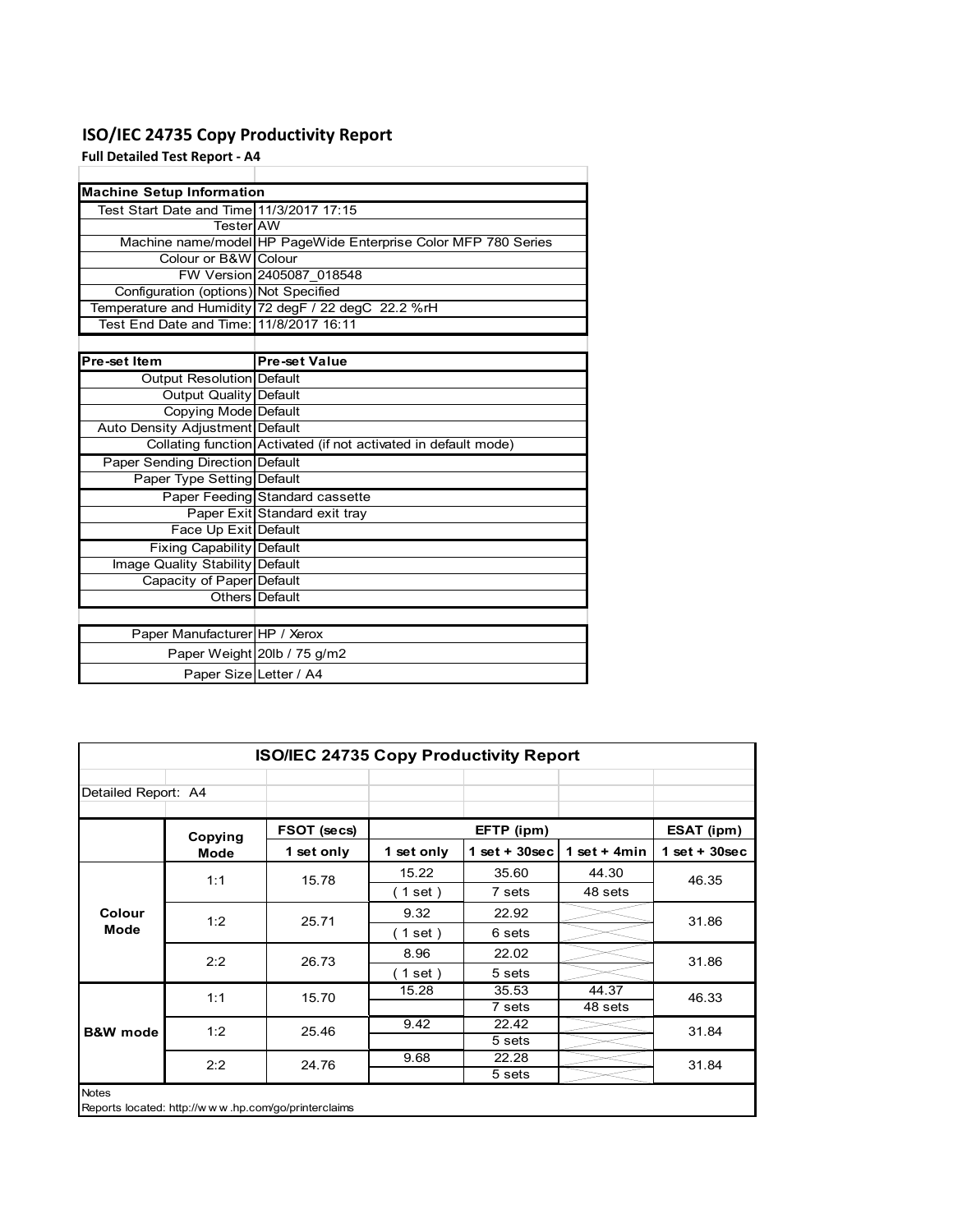# **ISO/IEC 17991 Scanning Productivity Report Full Detailed Test Report ‐ LETTER Machine Setup Information**

|            | <b>Machine Setup Information</b> |                                             |
|------------|----------------------------------|---------------------------------------------|
|            | Fest Start Date and Time         | 11/9/2017 14:01                             |
|            | Tester                           | AW                                          |
|            | Machine name/model               | HP PageWide Enterprise Color MFP 780 Series |
|            | Colour or B&W                    | Colour                                      |
|            | Configuration (options)          | Default                                     |
|            | Temperature and Humidity         | 72 degF / 22 degC 22.2 %rH                  |
|            | Voltage                          | 110V                                        |
|            | Test End Date and Time           | 11/10/2017 15:56                            |
|            |                                  |                                             |
|            | <b>Preset Item</b>               | <b>Preset Value</b>                         |
|            | Scanning resolution              | default (200 dpi)                           |
|            | Colour or grey scale/B&W         | default (colour)                            |
| Mode       | Duplex / simplex                 | default (simplex)                           |
| and        | Original page size               | default (A4)                                |
|            | Paper feed orientation           | default (long edge)                         |
| Setting    | Scan destination                 | default (shared network)                    |
|            | <b>Storing File Type</b>         | default (PDF-multi)                         |
|            | Auto scan quality adjustment     | default (factory preset default setting)    |
|            | Paper feed direction             | default (long edge)                         |
| <b>ADF</b> | Output orientation               | default                                     |
| Paper-path | Scanning unit                    | default (duplex ADF)                        |

| ISO/IEC 17991 - Scan Summary Report: ADF Productivity Measurement |             |                      |              |                           |  |  |  |
|-------------------------------------------------------------------|-------------|----------------------|--------------|---------------------------|--|--|--|
| <b>Summary Report: Letter</b>                                     |             |                      |              |                           |  |  |  |
|                                                                   |             | <b>Scanning Mode</b> |              | <b>Measurement result</b> |  |  |  |
|                                                                   | File format | Resolution           | Scanning     | scESAT 30secA             |  |  |  |
|                                                                   | version     |                      | side         | (ipm)                     |  |  |  |
| Colour                                                            | pdf 1.4     | 200                  | single sided | 98.14                     |  |  |  |
|                                                                   |             |                      | double sided | 193.29                    |  |  |  |
| B&W                                                               | pdf 1.4     | 200                  | single sided | 98.45                     |  |  |  |
|                                                                   |             |                      | double sided | 193.04                    |  |  |  |
| <b>Notes</b>                                                      |             |                      |              |                           |  |  |  |

Notes 1) For more information see http://w w w .hp.com/go/printerclaims. 2) For the B/W results, the device scan setting is set to "Scan in B/W".

**ISO/IEC 17991 - Scan Summary Report: Network Folder Productivity Measurement**

| <b>Summary Report: Letter</b> |             |                      |              |                           |                  |               |
|-------------------------------|-------------|----------------------|--------------|---------------------------|------------------|---------------|
|                               |             | <b>Scanning Mode</b> |              | <b>Measurement result</b> |                  |               |
|                               | File format | Resolution           | Scanning     | scEFTP 30secF             | File size 30secF | Number of     |
|                               | version     |                      | side         | (ipm)                     | (Mbyte)          | Sets (30secF) |
| Colour                        | pdf 1.4     | 200                  | single sided | 67.88                     | 5.64             | 14.00         |
|                               |             |                      | double sided | 90.42                     | 10.85            | 26.00         |
| B&W                           | pdf 1.4     | 200                  | single sided | 74.70                     | 2.62             | 14.00         |
|                               |             |                      | double sided | 80.00                     | 4.79             | 26.00         |
| Notes                         |             |                      |              |                           |                  |               |

┓

Notes 1) For more information see http://w w w .hp.com/go/printerclaims. 2) For the B/W results, the device scan setting is set to "Scan in B/W".

| ISO/IEC 17991 - Scan Full Report: ADF Productivity Measurement |                               |                      |                  |                       |                           |                        |  |  |
|----------------------------------------------------------------|-------------------------------|----------------------|------------------|-----------------------|---------------------------|------------------------|--|--|
|                                                                | <b>Summary Report: Letter</b> |                      |                  |                       |                           |                        |  |  |
|                                                                |                               | <b>Scanning Mode</b> |                  |                       | <b>Measurement result</b> |                        |  |  |
|                                                                | File format<br>version        | Resolution           | Scanning<br>side | scFFTP 1setA<br>(ipm) | scEFTP 30secA<br>(ipm)    | scESAT 30secA<br>(ipm) |  |  |
|                                                                | pdf 1.4                       | 200                  | single sided     | 37.82                 | 87.62                     | 98.14                  |  |  |
| Colour                                                         |                               |                      | double sided     | 49.78                 | 173.83                    | 193.29                 |  |  |
| <b>B&amp;W</b>                                                 | pdf 1.4                       | 200                  | single sided     | 41.72                 | 89.53                     | 98.45                  |  |  |
|                                                                |                               |                      | double sided     | 50.52                 | 170.76                    | 193.04                 |  |  |
| <b>Notes</b>                                                   |                               |                      |                  |                       |                           |                        |  |  |

Notes 1) For more information see http://w w w .hp.com/go/printerclaims. 2) For the B/W results, the device scan setting is set to "Scan in B/W".

| ISO/IEC 17991 - Scan Full Report: Network Folder Productivity Measurement |                                                   |            |                  |                       |       |                                           |                               |  |  |
|---------------------------------------------------------------------------|---------------------------------------------------|------------|------------------|-----------------------|-------|-------------------------------------------|-------------------------------|--|--|
| <b>Summary Report: Letter</b>                                             |                                                   |            |                  |                       |       |                                           |                               |  |  |
|                                                                           | <b>Scanning Mode</b><br><b>Measurement result</b> |            |                  |                       |       |                                           |                               |  |  |
|                                                                           | File format<br>version                            | Resolution | Scanning<br>side | scEETP 1setE<br>(ipm) | (ipm) | scEFTP 30secF File size 30secF<br>(Mbyte) | Number of<br>Sets<br>(30secF) |  |  |
| Colour                                                                    | pdf 1.4                                           | 200        | single sided     | 25.33                 | 67.88 | 5.64                                      | 14                            |  |  |
|                                                                           |                                                   |            | double sided     | 26.66                 | 90.42 | 10.85                                     | 26                            |  |  |
| <b>B&amp;W</b>                                                            | pdf 1.4                                           | 200        | single sided     | 28.33                 | 74.70 | 2.62                                      | 14                            |  |  |
|                                                                           |                                                   |            | double sided     | 25.33                 | 80.00 | 4.79                                      | 26                            |  |  |
| <b>Notes</b>                                                              |                                                   |            |                  |                       |       |                                           |                               |  |  |

|            | <b>Test System Parameters</b> |                                                       |  |  |  |
|------------|-------------------------------|-------------------------------------------------------|--|--|--|
|            | Item                          | Value                                                 |  |  |  |
|            | Computer name                 | HP Compaq Elite 8300 Small Form Factor                |  |  |  |
|            | Processor                     | Intel Core i7 -3770, 3.4 GHz                          |  |  |  |
|            | System Chip Set               | Intel C216 Chipset Family SMBus Host Controller       |  |  |  |
|            | <b>System Board</b>           | System devices, default system BIOS                   |  |  |  |
|            | <b>System Memory</b>          | 4 GB                                                  |  |  |  |
| System     | Hard Drive Subsystem          | Standard disk drive (Seagate)                         |  |  |  |
|            | Video Subsystem               | AMD Radeon HD 6350                                    |  |  |  |
|            | <b>Optical Drive</b>          | HP DVD A DH16aCSHR ATA                                |  |  |  |
|            | I/O Subsystem                 | <b>Builtin</b>                                        |  |  |  |
|            | <b>USB Subsystem</b>          | USB 2.0/3.0                                           |  |  |  |
|            | <b>Operating System</b>       | Windows 7 Business/Ultimate, 64 bit, Build 7601, SP 1 |  |  |  |
|            | I ocation of network folder   | PC.                                                   |  |  |  |
|            | Internet Protocol             | IP <sub>v4</sub>                                      |  |  |  |
| Scanning   | <b>Transfer Protocol</b>      | <b>SMB</b>                                            |  |  |  |
| Device     | Hub                           | Trendnet Router and Gbit Switch                       |  |  |  |
| Connection | Network Speed                 | TCP 10/1000 Mbit Ethernet                             |  |  |  |
|            | <b>Connetion Cable</b>        | Cat6 Straight cable                                   |  |  |  |
|            | Wireless router               | No use                                                |  |  |  |
|            | Others                        | No use                                                |  |  |  |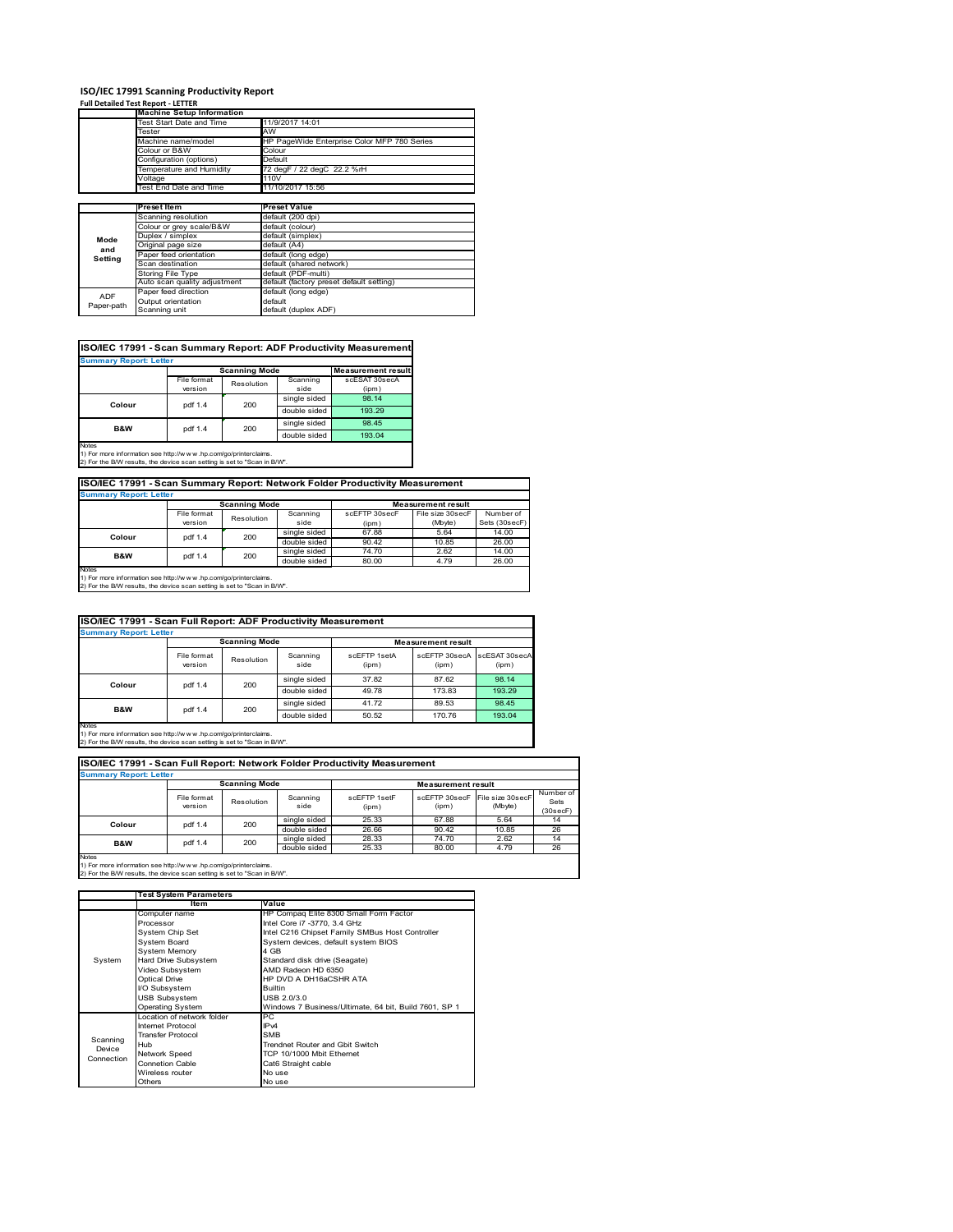# **ISO/IEC 17991 Scanning Productivity Report Full Detailed Test Report ‐ A4 Machine Setup Information**

|            | <b>Machine Setup Information</b> |                                             |
|------------|----------------------------------|---------------------------------------------|
|            | Test Start Date and Time         | 11/9/2017 14:01                             |
|            | Tester                           | AW                                          |
|            | Machine name/model               | HP PageWide Enterprise Color MFP 780 Series |
|            | Colour or B&W                    | Colour                                      |
|            | Configuration (options)          | Default                                     |
|            | Temperature and Humidity         | 72 degF / 22 degC 22.2 %rH                  |
|            | Voltage                          | 110V                                        |
|            | Test End Date and Time           | 11/10/2017 15:56                            |
|            |                                  |                                             |
|            | Preset Item                      | <b>Preset Value</b>                         |
|            | Scanning resolution              | default (200 dpi)                           |
|            | Colour or grey scale/B&W         | default (colour)                            |
| Mode       | Duplex / simplex                 | default (simplex)                           |
| and        | Original page size               | default (A4)                                |
| Setting    | Paper feed orientation           | default (long edge)                         |
|            | Scan destination                 | default (shared network)                    |
|            | <b>Storing File Type</b>         | default (PDF-multi)                         |
|            | Auto scan quality adjustment     | default (factory preset default setting)    |
| <b>ADF</b> | Paper feed direction             | default (long edge)                         |
|            | Output orientation               | default                                     |
| Paper-path | Scanning unit                    | default (duplex ADF)                        |

| ISO/IEC 17991 - Scan Summary Report: ADF Productivity Measurement |             |                      |              |                           |  |  |  |  |
|-------------------------------------------------------------------|-------------|----------------------|--------------|---------------------------|--|--|--|--|
| <b>Summary Report: A4</b>                                         |             |                      |              |                           |  |  |  |  |
|                                                                   |             | <b>Scanning Mode</b> |              | <b>Measurement result</b> |  |  |  |  |
|                                                                   | File format | Resolution           | Scanning     | scESAT 30secA             |  |  |  |  |
|                                                                   | version     |                      | side         | (ipm)                     |  |  |  |  |
| Colour                                                            | pdf 1.4     | 200                  | single sided | 100.06                    |  |  |  |  |
|                                                                   |             |                      | double sided | 196.97                    |  |  |  |  |
| <b>B&amp;W</b>                                                    | pdf 1.4     | 200                  | single sided | 100.57                    |  |  |  |  |
|                                                                   |             |                      | double sided | 194.35                    |  |  |  |  |
| Notes                                                             |             |                      |              |                           |  |  |  |  |

Notes 1) For more information see http://w w w .hp.com/go/printerclaims. 2) For the B/W results, the device scan setting is set to "Scan in B/W".

| ISO/IEC 17991 - Scan Summary Report: Network Folder Productivity Measurement |             |                      |              |               |                           |               |  |
|------------------------------------------------------------------------------|-------------|----------------------|--------------|---------------|---------------------------|---------------|--|
| <b>Summary Report: A4</b>                                                    |             |                      |              |               |                           |               |  |
|                                                                              |             | <b>Scanning Mode</b> |              |               | <b>Measurement result</b> |               |  |
|                                                                              | File format | Resolution           | Scanning     | scEFTP 30secF | File size 30secF          | Number of     |  |
|                                                                              | version     |                      | side         | (ipm)         | (Mbyte)                   | Sets (30secF) |  |
| Colour                                                                       | pdf 1.4     | 200                  | single sided | 70.00         | 5.22                      | 14.00         |  |
|                                                                              |             |                      | double sided | 93.12         | 9.73                      | 26.00         |  |
| <b>B&amp;W</b>                                                               | pdf 1.4     | 200                  | single sided | 71.52         | 2.63                      | 14.00         |  |
|                                                                              |             |                      | double sided | 78.98         | 4.59                      | 26.00         |  |

Notes 1) For more information see http://w w w .hp.com/go/printerclaims. 2) For the B/W results, the device scan setting is set to "Scan in B/W".

| ISO/IEC 17991 - Scan Full Report: ADF Productivity Measurement                                                                                            |                        |                      |                  |                       |                           |                        |  |  |
|-----------------------------------------------------------------------------------------------------------------------------------------------------------|------------------------|----------------------|------------------|-----------------------|---------------------------|------------------------|--|--|
| <b>Summary Report: A4</b>                                                                                                                                 |                        |                      |                  |                       |                           |                        |  |  |
|                                                                                                                                                           |                        | <b>Scanning Mode</b> |                  |                       | <b>Measurement result</b> |                        |  |  |
|                                                                                                                                                           | File format<br>version | Resolution           | Scanning<br>side | scFFTP 1setA<br>(ipm) | scEFTP 30secA<br>(ipm)    | scESAT 30secA<br>(ipm) |  |  |
|                                                                                                                                                           | pdf 1.4                | 200                  | single sided     | 37.73                 | 90.34                     | 100.06                 |  |  |
| Colour                                                                                                                                                    |                        |                      | double sided     | 46.70                 | 176.2                     | 196.97                 |  |  |
| <b>B&amp;W</b>                                                                                                                                            |                        |                      | single sided     | 37.88                 | 89.34                     | 100.57                 |  |  |
|                                                                                                                                                           | pdf 1.4                | 200                  | double sided     | 48.67                 | 174.08                    | 194.35                 |  |  |
| <b>Notes</b><br>1) For more information see http://www.hp.com/go/printerclaims.<br>3) Eas the DAM seculta the device coop cotting in ont to "Coop in DAA" |                        |                      |                  |                       |                           |                        |  |  |

Notes 1) For more information see http://w w w .hp.com/go/printerclaims. 2) For the B/W results, the device scan setting is set to "Scan in B/W".

| ISO/IEC 17991 - Scan Full Report: Network Folder Productivity Measurement |                        |            |                  |                       |                           |                             |                               |  |  |  |
|---------------------------------------------------------------------------|------------------------|------------|------------------|-----------------------|---------------------------|-----------------------------|-------------------------------|--|--|--|
| <b>Summary Report: A4</b>                                                 |                        |            |                  |                       |                           |                             |                               |  |  |  |
| <b>Scanning Mode</b>                                                      |                        |            |                  |                       | <b>Measurement result</b> |                             |                               |  |  |  |
|                                                                           | File format<br>version | Resolution | Scanning<br>side | scEFTP 1setF<br>(ipm) | scEFTP 30secF<br>(ipm)    | File size 30secF<br>(Mbyte) | Number of<br>Sets<br>(30secF) |  |  |  |
| Colour                                                                    | pdf 1.4                | 200        | single sided     | 26.66                 | 70.00                     | 5.22                        | 14                            |  |  |  |
|                                                                           |                        |            | double sided     | 26.66                 | 93.12                     | 9.73                        | 26                            |  |  |  |
| <b>B&amp;W</b>                                                            | pdf 1.4                | 200        | single sided     | 26.66                 | 71.52                     | 2.63                        | 14                            |  |  |  |
|                                                                           |                        |            | double sided     | 26.66                 | 78.98                     | 4.59                        | 26                            |  |  |  |
| <b>Notes</b>                                                              |                        |            |                  |                       |                           |                             |                               |  |  |  |

|            | <b>Test System Parameters</b> |                                                       |  |  |  |
|------------|-------------------------------|-------------------------------------------------------|--|--|--|
|            | <b>Item</b>                   | Value                                                 |  |  |  |
|            | Computer name                 | HP Compaq Elite 8300 Small Form Factor                |  |  |  |
|            | Processor                     | Intel Core i7 -3770, 3.4 GHz                          |  |  |  |
|            | System Chip Set               | Intel C216 Chipset Family SMBus Host Controller       |  |  |  |
|            | <b>System Board</b>           | System devices, default system BIOS                   |  |  |  |
|            | <b>System Memory</b>          | 4 GB                                                  |  |  |  |
| System     | Hard Drive Subsystem          | Standard disk drive (Seagate)                         |  |  |  |
|            | Video Subsystem               | AMD Radeon HD 6350                                    |  |  |  |
|            | <b>Optical Drive</b>          | HP DVD A DH16aCSHR ATA                                |  |  |  |
|            | I/O Subsystem                 | <b>Builtin</b>                                        |  |  |  |
|            | <b>USB Subsystem</b>          | USB 2.0/3.0                                           |  |  |  |
|            | <b>Operating System</b>       | Windows 7 Business/Ultimate, 64 bit, Build 7601, SP 1 |  |  |  |
|            | I ocation of network folder   | PC.                                                   |  |  |  |
|            | Internet Protocol             | IP <sub>v4</sub>                                      |  |  |  |
| Scanning   | <b>Transfer Protocol</b>      | <b>SMB</b>                                            |  |  |  |
| Device     | Hub                           | Trendnet Router and Gbit Switch                       |  |  |  |
| Connection | Network Speed                 | TCP 10/1000 Mbit Ethernet                             |  |  |  |
|            | <b>Connetion Cable</b>        | Cat6 Straight cable                                   |  |  |  |
|            | Wireless router               | No use                                                |  |  |  |
|            | Others                        | No use                                                |  |  |  |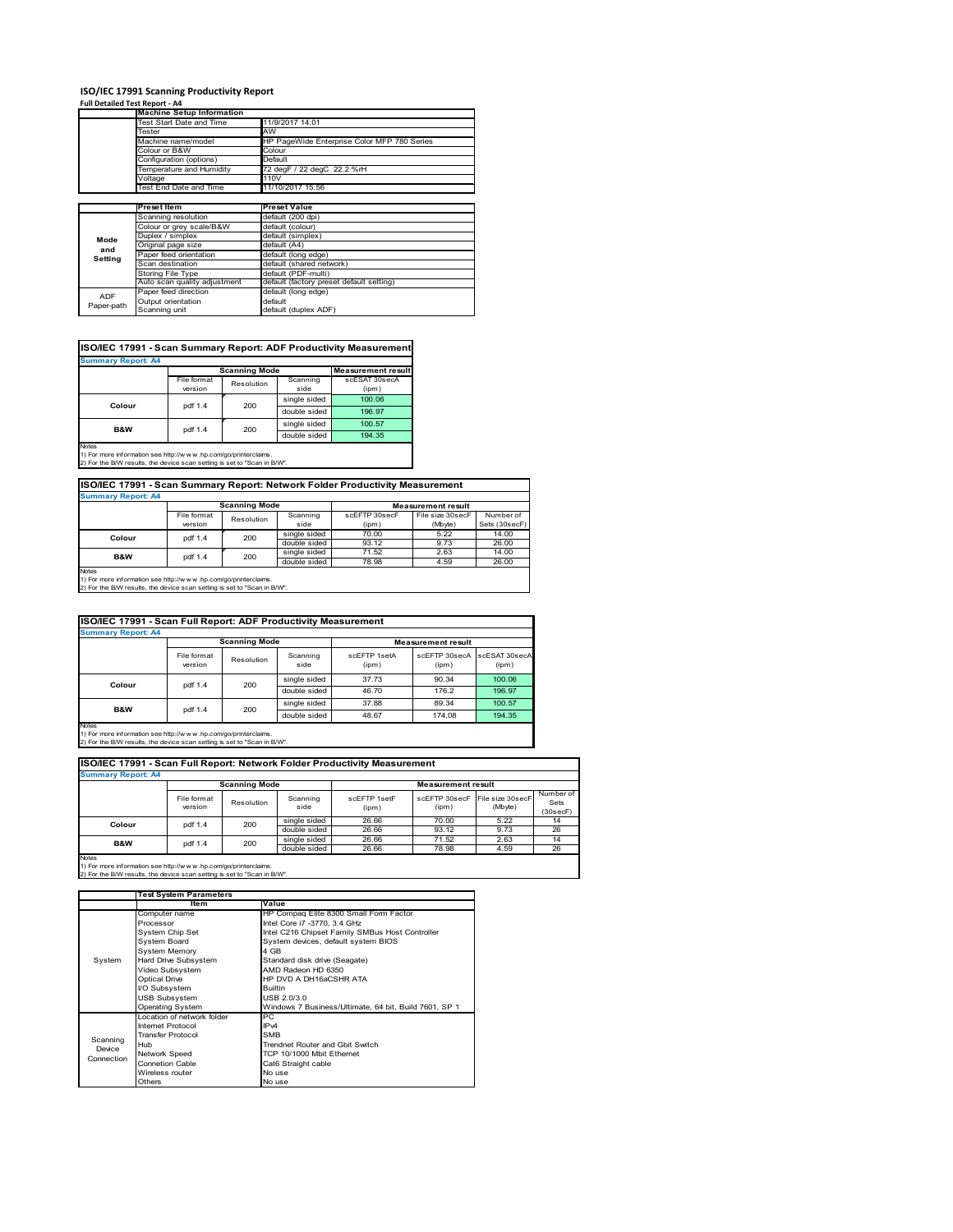# **ISO/IEC 17991 Scanning Productivity Report Full Detailed Test Report ‐ Tabloid Machine Setup Information**

|            | <b>Machine Setup Information</b> |                                             |  |  |  |  |
|------------|----------------------------------|---------------------------------------------|--|--|--|--|
|            | Test Start Date and Time         | 11/9/2017 14:01                             |  |  |  |  |
|            | Tester                           | AW                                          |  |  |  |  |
|            | Machine name/model               | HP PageWide Enterprise Color MFP 780 Series |  |  |  |  |
|            | Colour or B&W                    | Colour                                      |  |  |  |  |
|            | Configuration (options)          | Default                                     |  |  |  |  |
|            | Temperature and Humidity         | 72 degF / 22 degC 22.2 %rH                  |  |  |  |  |
|            | Voltage                          | 110V                                        |  |  |  |  |
|            | Test End Date and Time           | 11/10/2017 15:56                            |  |  |  |  |
|            |                                  |                                             |  |  |  |  |
|            | Preset Item                      | <b>Preset Value</b>                         |  |  |  |  |
|            | Scanning resolution              | default (200 dpi)                           |  |  |  |  |
|            | Colour or grey scale/B&W         | default (colour)                            |  |  |  |  |
| Mode       | Duplex / simplex                 | default (simplex)                           |  |  |  |  |
|            | Original page size               | default (A4)                                |  |  |  |  |
| and        | Paper feed orientation           | default (long edge)                         |  |  |  |  |
| Setting    | Scan destination                 | default (shared network)                    |  |  |  |  |
|            | <b>Storing File Type</b>         | default (PDF-multi)                         |  |  |  |  |
|            | Auto scan quality adjustment     | default (factory preset default setting)    |  |  |  |  |
| <b>ADF</b> | Paper feed direction             | default (long edge)                         |  |  |  |  |
|            | Output orientation               | default                                     |  |  |  |  |
| Paper-path | Scanning unit                    | default (duplex ADF)                        |  |  |  |  |

|             | <b>Scanning Mode</b> |                          |                           |
|-------------|----------------------|--------------------------|---------------------------|
|             |                      |                          | <b>Measurement result</b> |
| File format |                      | Scanning                 | scESAT 30secA             |
| version     |                      | side                     | (ipm)                     |
|             |                      | single sided             | 53.08                     |
|             |                      | double sided             | 111.92                    |
|             |                      | single sided             | 53.16                     |
|             |                      | double sided             | 120.24                    |
|             | pdf 1.4<br>pdf 1.4   | Resolution<br>200<br>200 |                           |

1) For more information see http://w w w .hp.com/go/printerclaims. 2) For the B/W results, the device scan setting is set to "Scan in B/W".

| ISO/IEC 17991 - Scan Summary Report: Network Folder Productivity Measurement |                                                   |            |              |               |                  |               |  |  |
|------------------------------------------------------------------------------|---------------------------------------------------|------------|--------------|---------------|------------------|---------------|--|--|
| <b>Summary Report: Tabloid</b>                                               |                                                   |            |              |               |                  |               |  |  |
|                                                                              | <b>Scanning Mode</b><br><b>Measurement result</b> |            |              |               |                  |               |  |  |
|                                                                              | File format                                       | Resolution | Scanning     | scEFTP 30secF | File size 30secF | Number of     |  |  |
|                                                                              | version                                           |            | side         | (ipm)         | (Mbyte)          | Sets (30secF) |  |  |
| Colour                                                                       | pdf 1.4                                           | 200        | single sided | 35.22         | 6.80             | 8.00          |  |  |
|                                                                              |                                                   |            | double sided | 50.70         | 11.08            | 15.00         |  |  |
| <b>B&amp;W</b>                                                               | pdf 1.4                                           | 200        | single sided | 40.00         | 2.99             | 8.00          |  |  |
|                                                                              |                                                   |            | double sided | 44.58         | 5.59             | 17.00         |  |  |
| Notee                                                                        |                                                   |            |              |               |                  |               |  |  |

Notes 1) For more information see http://w w w .hp.com/go/printerclaims. 2) For the B/W results, the device scan setting is set to "Scan in B/W".

| ISO/IEC 17991 - Scan Full Report: ADF Productivity Measurement                                                                                              |                        |                      |                  |                           |                        |                        |  |  |
|-------------------------------------------------------------------------------------------------------------------------------------------------------------|------------------------|----------------------|------------------|---------------------------|------------------------|------------------------|--|--|
| <b>Summary Report: Tabloid</b>                                                                                                                              |                        |                      |                  |                           |                        |                        |  |  |
|                                                                                                                                                             |                        | <b>Scanning Mode</b> |                  | <b>Measurement result</b> |                        |                        |  |  |
|                                                                                                                                                             | File format<br>version | Resolution           | Scanning<br>side | scFFTP 1setA<br>(ipm)     | scEETP 30secA<br>(ipm) | scESAT 30secA<br>(ipm) |  |  |
|                                                                                                                                                             | pdf 1.4                | 200                  | single sided     | 30.37                     | 48.03                  | 53.08                  |  |  |
| Colour                                                                                                                                                      |                        |                      | double sided     | 39.04                     | 100.48                 | 111.92                 |  |  |
|                                                                                                                                                             |                        | 200                  | single sided     | 29.49                     | 48.61                  | 53.16                  |  |  |
| B&W                                                                                                                                                         | pdf 1.4                |                      | double sided     | 43.08                     | 108.71                 | 120.24                 |  |  |
| <b>Notes</b><br>1) For more information see http://www.hp.com/go/printerclaims.<br>2) For the B/W results, the device scan setting is set to "Scan in B/W". |                        |                      |                  |                           |                        |                        |  |  |

| ISO/IEC 17991 - Scan Full Report: Network Folder Productivity Measurement |                        |                      |                  |                       |                           |                                           |                               |  |  |
|---------------------------------------------------------------------------|------------------------|----------------------|------------------|-----------------------|---------------------------|-------------------------------------------|-------------------------------|--|--|
| <b>Summary Report: Tabloid</b>                                            |                        |                      |                  |                       |                           |                                           |                               |  |  |
|                                                                           |                        | <b>Scanning Mode</b> |                  |                       | <b>Measurement result</b> |                                           |                               |  |  |
|                                                                           | File format<br>version | Resolution           | Scanning<br>side | scEFTP 1setF<br>(ipm) | (ipm)                     | scEFTP 30secF File size 30secF<br>(Mbyte) | Number of<br>Sets<br>(30secF) |  |  |
| Colour                                                                    | pdf 1.4                | 200                  | single sided     | 20.90                 | 35.22                     | 6.80                                      |                               |  |  |
|                                                                           |                        |                      | double sided     | 21.80                 | 50.70                     | 11.08                                     | 15                            |  |  |
| <b>B&amp;W</b>                                                            | pdf 1.4                | 200                  | single sided     | 20.00                 | 40.00                     | 2.99                                      |                               |  |  |
|                                                                           |                        |                      | double sided     | 20.00                 | 44.58                     | 5.59                                      | 17                            |  |  |
| <b>Notes</b>                                                              |                        |                      |                  |                       |                           |                                           |                               |  |  |

|            | <b>Test System Parameters</b> |                                                       |  |  |  |
|------------|-------------------------------|-------------------------------------------------------|--|--|--|
|            | Item                          | Value                                                 |  |  |  |
|            | Computer name                 | HP Compaq Elite 8300 Small Form Factor                |  |  |  |
|            | Processor                     | Intel Core i7 -3770, 3.4 GHz                          |  |  |  |
|            | System Chip Set               | Intel C216 Chipset Family SMBus Host Controller       |  |  |  |
|            | <b>System Board</b>           | System devices, default system BIOS                   |  |  |  |
|            | <b>System Memory</b>          | 4 GB                                                  |  |  |  |
| System     | Hard Drive Subsystem          | Standard disk drive (Seagate)                         |  |  |  |
|            | Video Subsystem               | AMD Radeon HD 6350                                    |  |  |  |
|            | Optical Drive                 | HP DVD A DH16aCSHR ATA                                |  |  |  |
|            | I/O Subsystem                 | <b>Builtin</b>                                        |  |  |  |
|            | <b>USB Subsystem</b>          | USB 2.0/3.0                                           |  |  |  |
|            | <b>Operating System</b>       | Windows 7 Business/Ultimate, 64 bit, Build 7601, SP 1 |  |  |  |
|            | I ocation of network folder   | PC.                                                   |  |  |  |
|            | Internet Protocol             | IP <sub>v4</sub>                                      |  |  |  |
| Scanning   | <b>Transfer Protocol</b>      | <b>SMB</b>                                            |  |  |  |
| Device     | Hub                           | Trendnet Router and Gbit Switch                       |  |  |  |
| Connection | Network Speed                 | TCP 10/1000 Mbit Ethernet                             |  |  |  |
|            | Connetion Cable               | Cat6 Straight cable                                   |  |  |  |
|            | Wireless router               | No use                                                |  |  |  |
|            | Others                        | No use                                                |  |  |  |